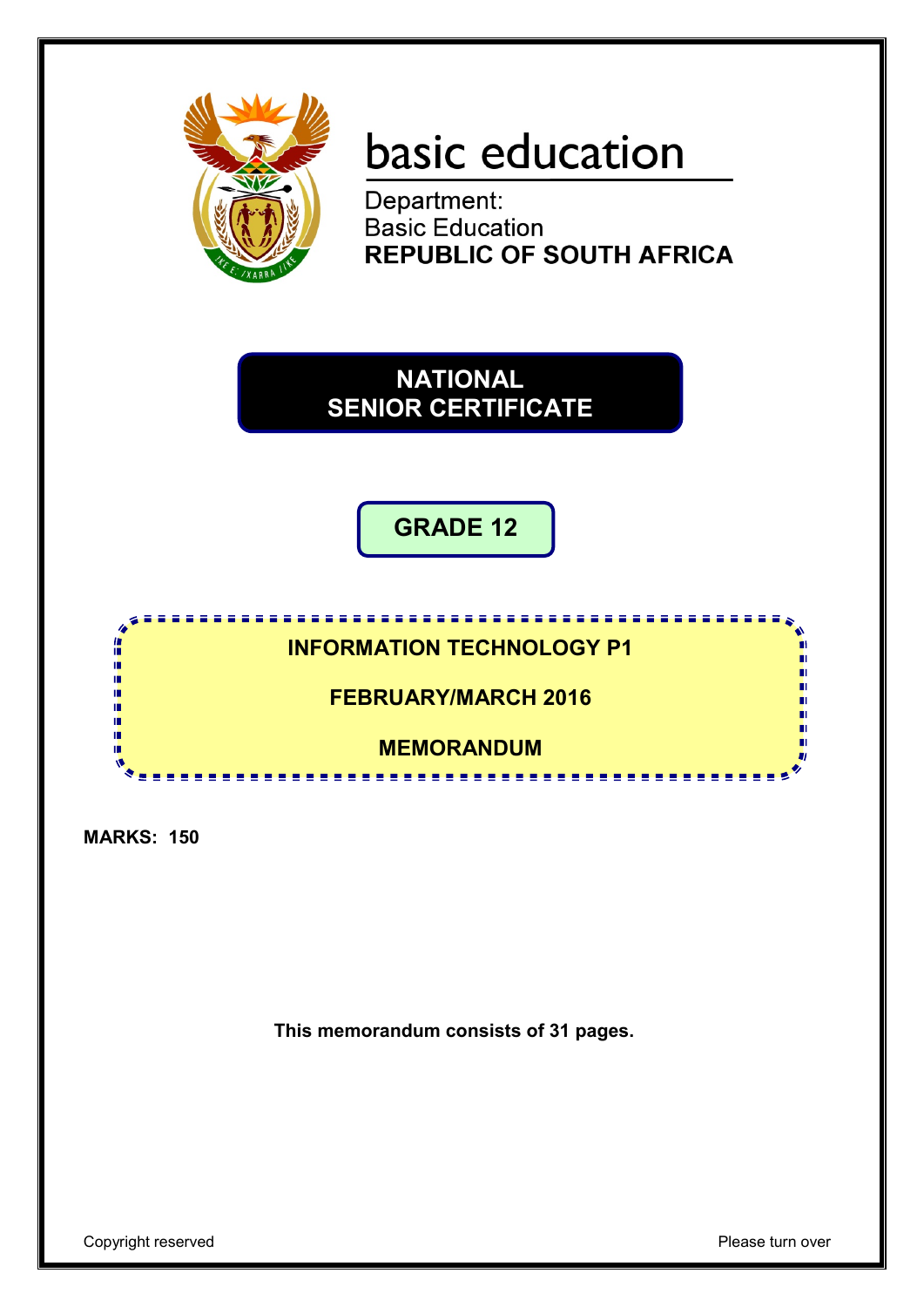### **GENERAL INFORMATION:**

- These marking guidelines must used as the basis for the marking session. They were prepared for use by markers. All markers are required to attend a rigorous standardisation meeting to ensure that the guidelines are consistently interpreted and applied in the marking of candidates' work..
- Note that learners who provide an alternate correct solution to that given as example of a solution in the marking guidelines will be given full credit for the relevant solution, unless the specific instructions in the paper was not followed or the requirements of the question was not met
- **Annexures A, B and C**(pages 3–9) include the marking grid for each question for using either one of the two programming languages.
- **Annexures D, E and F** (pages 10–19) contain examples of solutions for Java for Questions 1 to 3 in programming code.
- **Annexures G, H and I** (pages 20–31) contain examples of solutions for Delphi for Questions 1 to 3 in programming code.
- Copies of **Annexures A, B and C** (pages 3–9) should be made for each learner and completed during the marking session.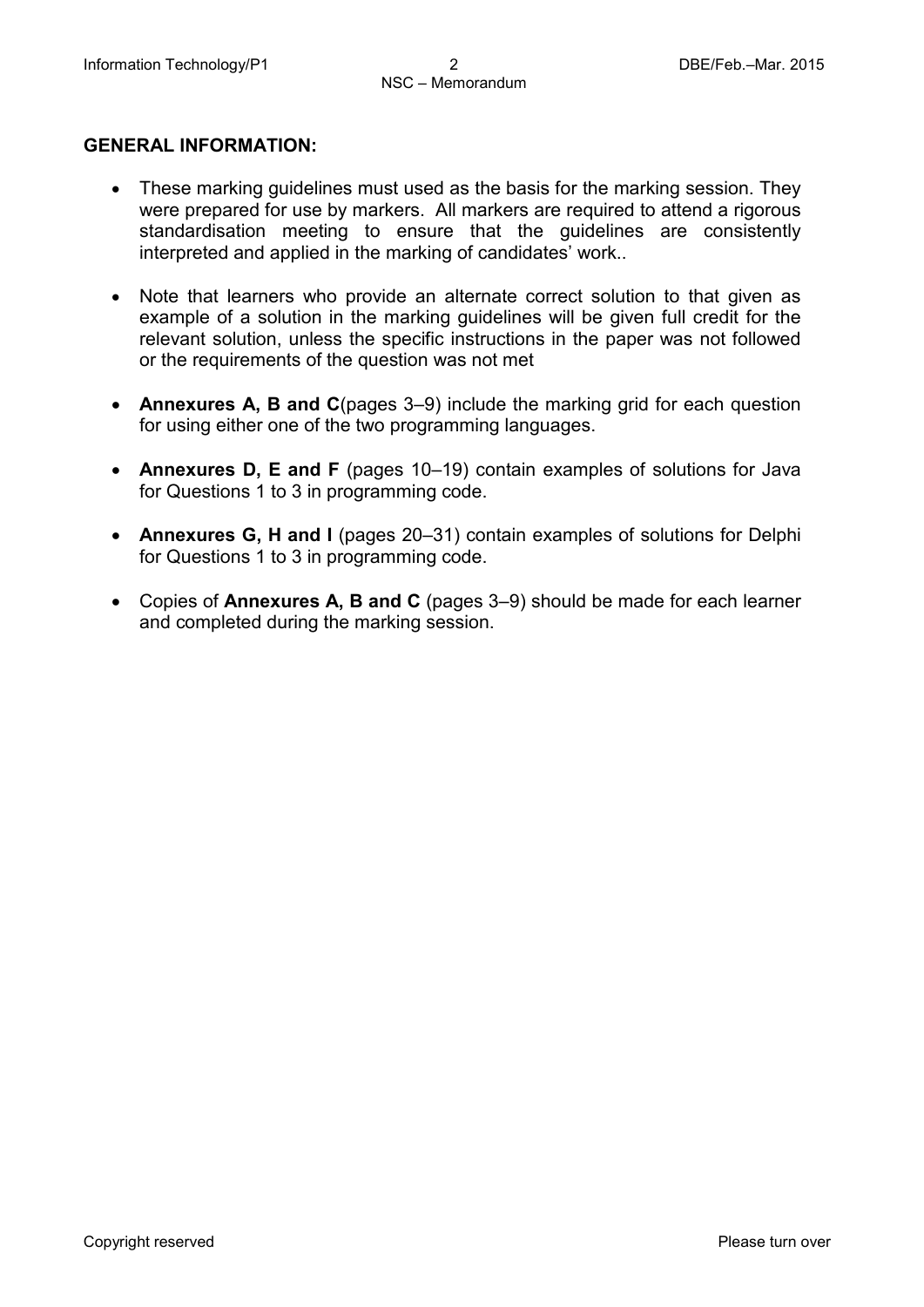### **ANNEXURE A**

### **SECTION A**

### **QUESTION 1: MARKING GRID – GENERAL PROGRAMMING SKILLS**

| <b>CENTRE NUMBER:</b> |                                                                                                                                                                                                                                                                                                                                                                                                                                             | <b>EXAMINATION NUMBER:</b>                                       |                      |                                   |
|-----------------------|---------------------------------------------------------------------------------------------------------------------------------------------------------------------------------------------------------------------------------------------------------------------------------------------------------------------------------------------------------------------------------------------------------------------------------------------|------------------------------------------------------------------|----------------------|-----------------------------------|
| <b>QUESTION</b>       | <b>DESCRIPTION</b>                                                                                                                                                                                                                                                                                                                                                                                                                          |                                                                  | MAX.<br><b>MARKS</b> | <b>LEARNER'</b><br><b>S MARKS</b> |
|                       | If a learner has a problem reading from a combo box,<br>penalise only once for the error.                                                                                                                                                                                                                                                                                                                                                   |                                                                  |                      |                                   |
| 1.1                   | <b>Button - [Question 1.1]</b><br>Extract the distance from the text box as an integer $\checkmark$<br>Formula: Distance = Miles $* 1.6 \checkmark$<br>Display distance in textbox with labels $\checkmark$                                                                                                                                                                                                                                 |                                                                  | $\overline{3}$       |                                   |
| 1.2                   | <b>Button - [Question 1.2]</b><br>Set temperature = 18 and Set height = $1000\checkmark$<br>Extract the height of mountain from the text box and convert to<br>number√<br>Validate height <>1000√<br>Display message√, Clear text box√ and set Focus√<br>Display the heading $\checkmark$<br>Loop with correct condition<br>Display height and temperature inside loop√<br>Increase height by 100√<br>Decrease temperature by $1\checkmark$ |                                                                  | 11                   |                                   |
| 1.3                   | <b>Button - [Question 1.3]</b><br>Loop through heights array√<br>If height at loop index < lowest√<br>lowest = height at loop index $\checkmark$<br>lowestName = name at loop index $\checkmark$<br>Display pass name and lowest height√                                                                                                                                                                                                    | Set lowest to value at first index of array heights ior to 9999) | 6                    |                                   |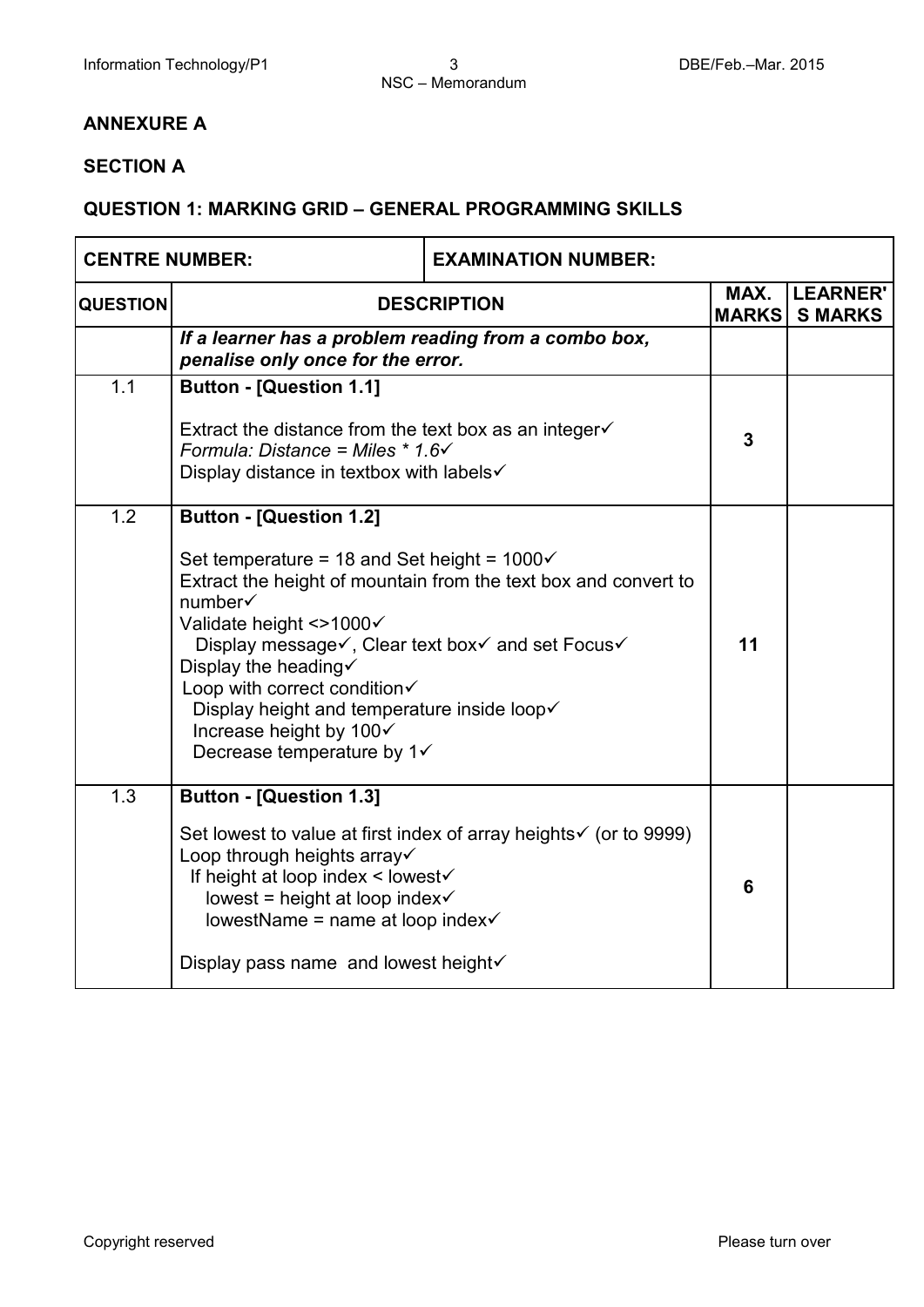| 1.4 | <b>Button - [Question 1.4]</b>                                                                                                                                                                                                                                                                                                                                                                                                                                    |    |  |
|-----|-------------------------------------------------------------------------------------------------------------------------------------------------------------------------------------------------------------------------------------------------------------------------------------------------------------------------------------------------------------------------------------------------------------------------------------------------------------------|----|--|
|     | Extract the number of persons from text box as an integer                                                                                                                                                                                                                                                                                                                                                                                                         |    |  |
|     | Extract type of accommodation selected from combo box√<br>Case / Switch / If (accommodation type) $\checkmark$ and allocate correct<br>cost per person to cost variable√<br>Multiply cost * number of persons√                                                                                                                                                                                                                                                    |    |  |
|     | Check if Wi-Fi has been selected and add R150 to total cost                                                                                                                                                                                                                                                                                                                                                                                                       |    |  |
|     | Check if radio button for Card is selected√<br>Use a dialog box to enter a card number $\checkmark$<br>Set valid flag to True√<br>If length of card number is Not 9√ - Set valid flag to False√<br>Check if all characters are digits:<br>Loop through ckaracters of card number√<br>Use method/function to check if each char is a digit√<br>If Not digit – set valid flag to False $\checkmark$<br>If the card number is valid<br>Add 3% of cost to total cost√ | 19 |  |
|     | If card number Not Valid√<br>Use a dialog box to display "Invalid card number"√<br>Set radio button selection to cash option√                                                                                                                                                                                                                                                                                                                                     |    |  |
|     | Show formatted total cost per night in the text box $\checkmark$                                                                                                                                                                                                                                                                                                                                                                                                  |    |  |
| 1.5 | <b>Button - [Question 1.5]</b>                                                                                                                                                                                                                                                                                                                                                                                                                                    |    |  |
|     | Extract transaction number from text box as integer                                                                                                                                                                                                                                                                                                                                                                                                               |    |  |
|     | Set prime flag to $True \checkmark$<br>Loop from $2\check{ }$ to transaction number / $2\check{ }$ (or ticket number -1)<br>If transaction number is divisible by loop counter√<br>Set prime flag to False√                                                                                                                                                                                                                                                       | 9  |  |
|     | If prime is True√<br>Generate random number in range 1 to $4\checkmark$<br>Else Set random number = $0\checkmark$                                                                                                                                                                                                                                                                                                                                                 |    |  |
|     | Set the value in the list box $\checkmark$ to highlight the position of the<br>random number                                                                                                                                                                                                                                                                                                                                                                      |    |  |
|     | <b>TOTAL:</b>                                                                                                                                                                                                                                                                                                                                                                                                                                                     | 48 |  |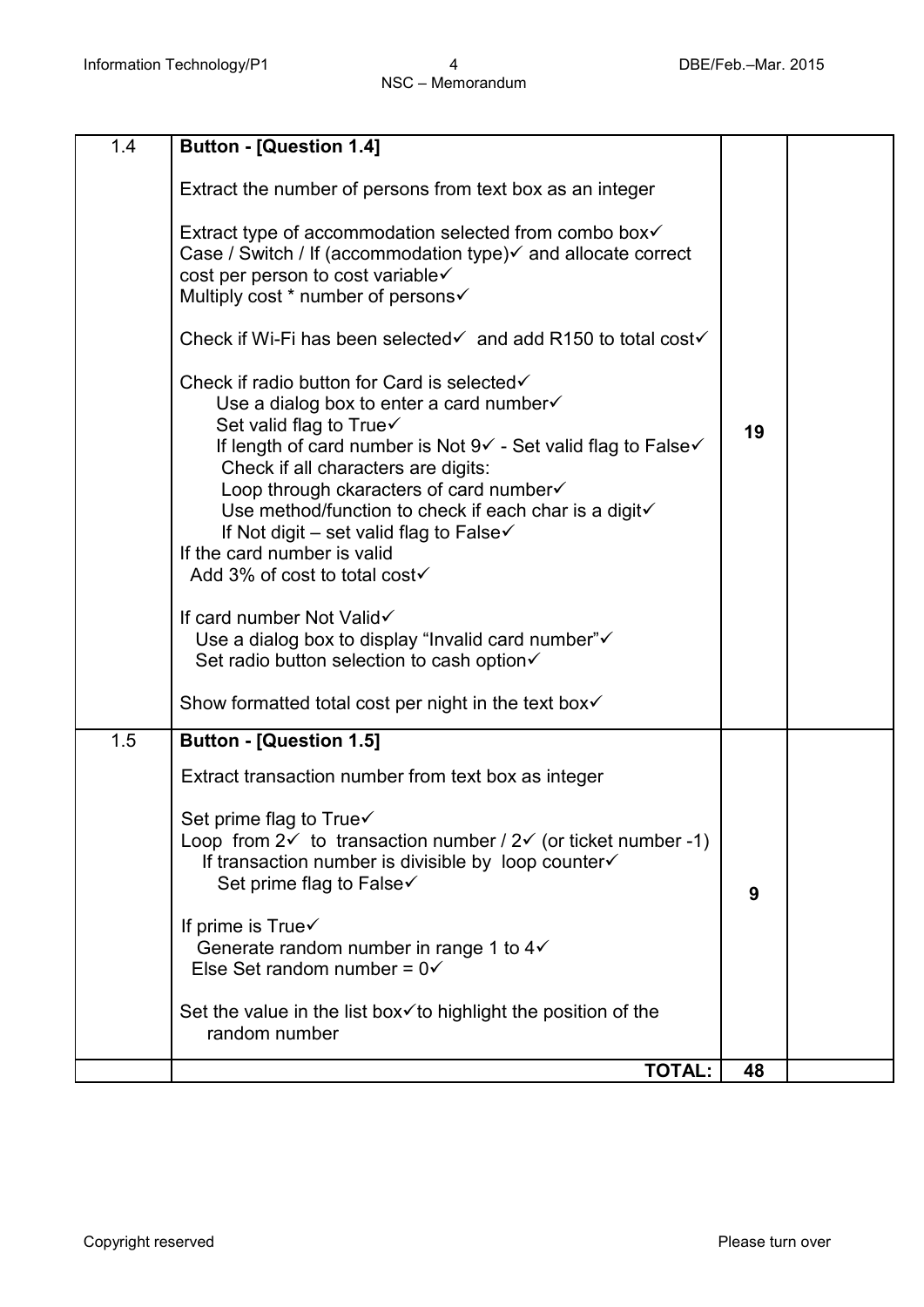### **ANNEXURE B**

### **SECTION B**

### **QUESTION 2: MARKING GRID – OBJECT-ORIENTED PROGRAMMING**

| <b>CENTRE NUMBER:</b> |                                                                                                                                                                                                                                                                                                                                                                                                                                                                          | <b>EXAMINATION NUMBER:</b>                                    |                      |                                  |
|-----------------------|--------------------------------------------------------------------------------------------------------------------------------------------------------------------------------------------------------------------------------------------------------------------------------------------------------------------------------------------------------------------------------------------------------------------------------------------------------------------------|---------------------------------------------------------------|----------------------|----------------------------------|
| <b>QUESTION</b>       | <b>DESCRIPTION</b>                                                                                                                                                                                                                                                                                                                                                                                                                                                       |                                                               | MAX.<br><b>MARKS</b> | <b>LEARNER'S</b><br><b>MARKS</b> |
| 2.1.1                 | <b>Constructor:</b><br>Definition with four correct parameters and data types√<br>Initialise all four attributes using the parameters                                                                                                                                                                                                                                                                                                                                    |                                                               | $\overline{2}$       |                                  |
| 2.1.2                 | setDangerLevel method:<br>Method definition with parameter√<br>Assign the parameter value to the danger level attribute√                                                                                                                                                                                                                                                                                                                                                 |                                                               | $\overline{2}$       |                                  |
| 2.1.3                 | calculateFine method:<br>Correct parameters for time travel and speed limit√<br>Calculate the speed:<br>Use distance attribute√<br>Divide by the travel time $\checkmark$ divide by 60 $\checkmark$<br>Initialise fine to $0\checkmark$<br>Check if speed greater than or equal to v speedl imit<br>increased by 10√<br>Calculate fine:<br>500√+ (Speed – speed limit – 10)√ Rounded up√<br>Divide by $3\checkmark$<br>Multiply by 100√<br>Return fine as decimal value√ |                                                               | 13                   |                                  |
| 2.1.4                 | suggestedDangerLevel method:<br>✓<br>Set level to value of danger level attribute√<br>Test if<br>Gradient > $10\sqrt{AND}$ average rainfall >= $10\sqrt{}$<br>If dangerLevel = "Low"<br>Change level to "Medium"√<br>Else<br>If danger Level = "Medium"<br>Change level to "High"√<br>Else level = "High" $\checkmark$<br><b>Return level√</b>                                                                                                                           | Method definition with correct parameter for average rainfall | 8                    |                                  |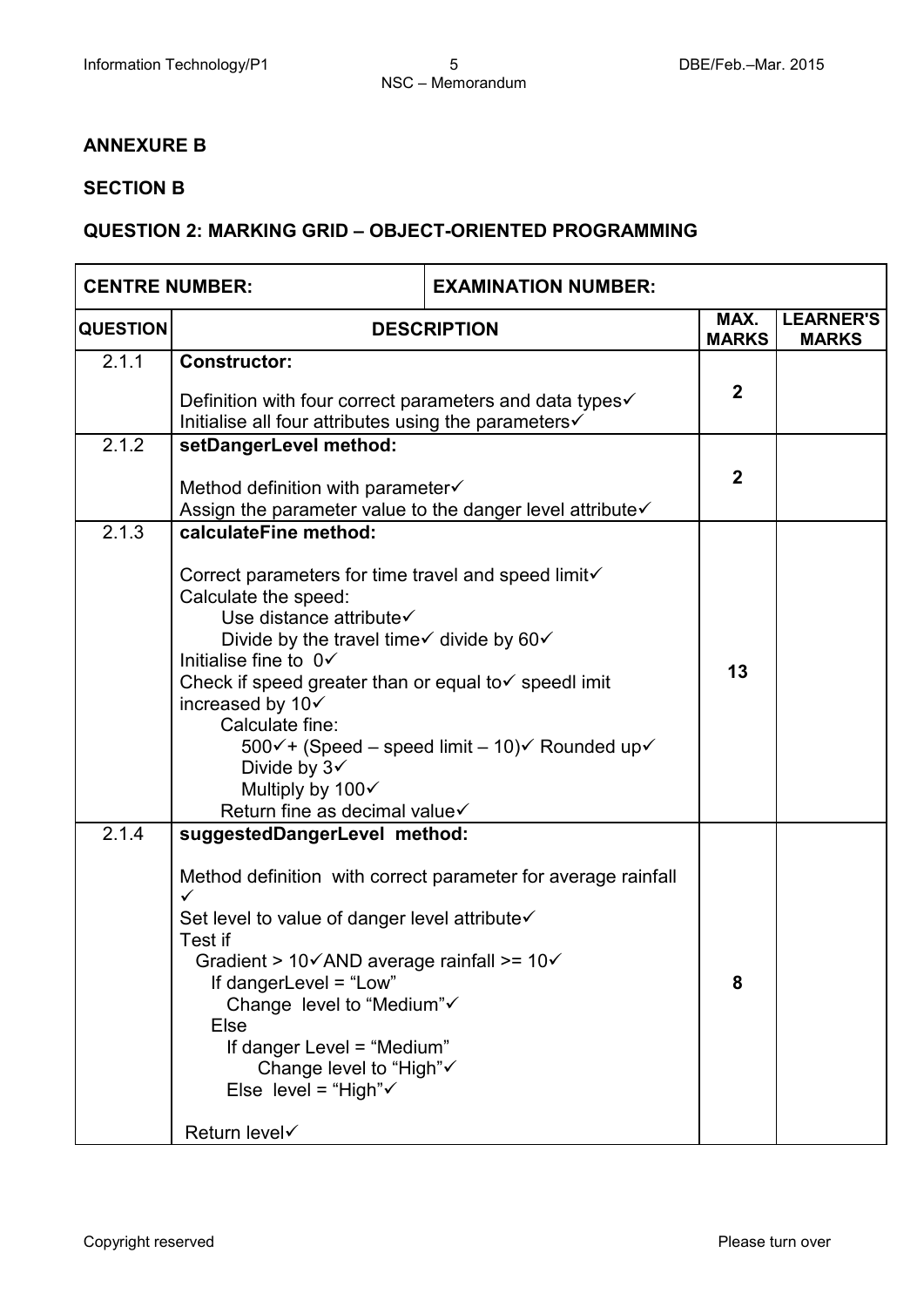| 2.2.1 | Button - [Question2.2.1]<br>Read selected mountain pass from radio button and assign<br>to correct pass name variable√<br>Read distance from text box as integer value√<br>Read danger level from text box as String√<br>Read gradient from text box as String√<br>Instantiate object using correct values√ in correct order√<br>Display message to indicate object was created√                                  | $\overline{7}$ |  |
|-------|-------------------------------------------------------------------------------------------------------------------------------------------------------------------------------------------------------------------------------------------------------------------------------------------------------------------------------------------------------------------------------------------------------------------|----------------|--|
| 2.2.2 | Button - [Question2.2.2]<br>Use object to get mountain pass name, distance, v danger<br>level and gradient√<br>Assign mountain pass name, distance, danger level and<br>gradient√ to correct textfields√<br>Get the correct filename for the pass (name of the pass) $\checkmark$<br>Compile filename using pass name and .jpg√<br>Test if file exist√<br>If exist – display correct image on component provided√ | 8              |  |
| 2.2.3 | Button - [Question2.2.3]<br>Get speedlimit and travelTime from text boxes√<br>in the correct format√<br>Get the fine amount by calling the calculate Fine method of<br>the object and v sending the correct arguments v<br>Display the fine $\checkmark$ in the correct format $\checkmark$ (Currency to 2<br>decimal places)                                                                                     | 6              |  |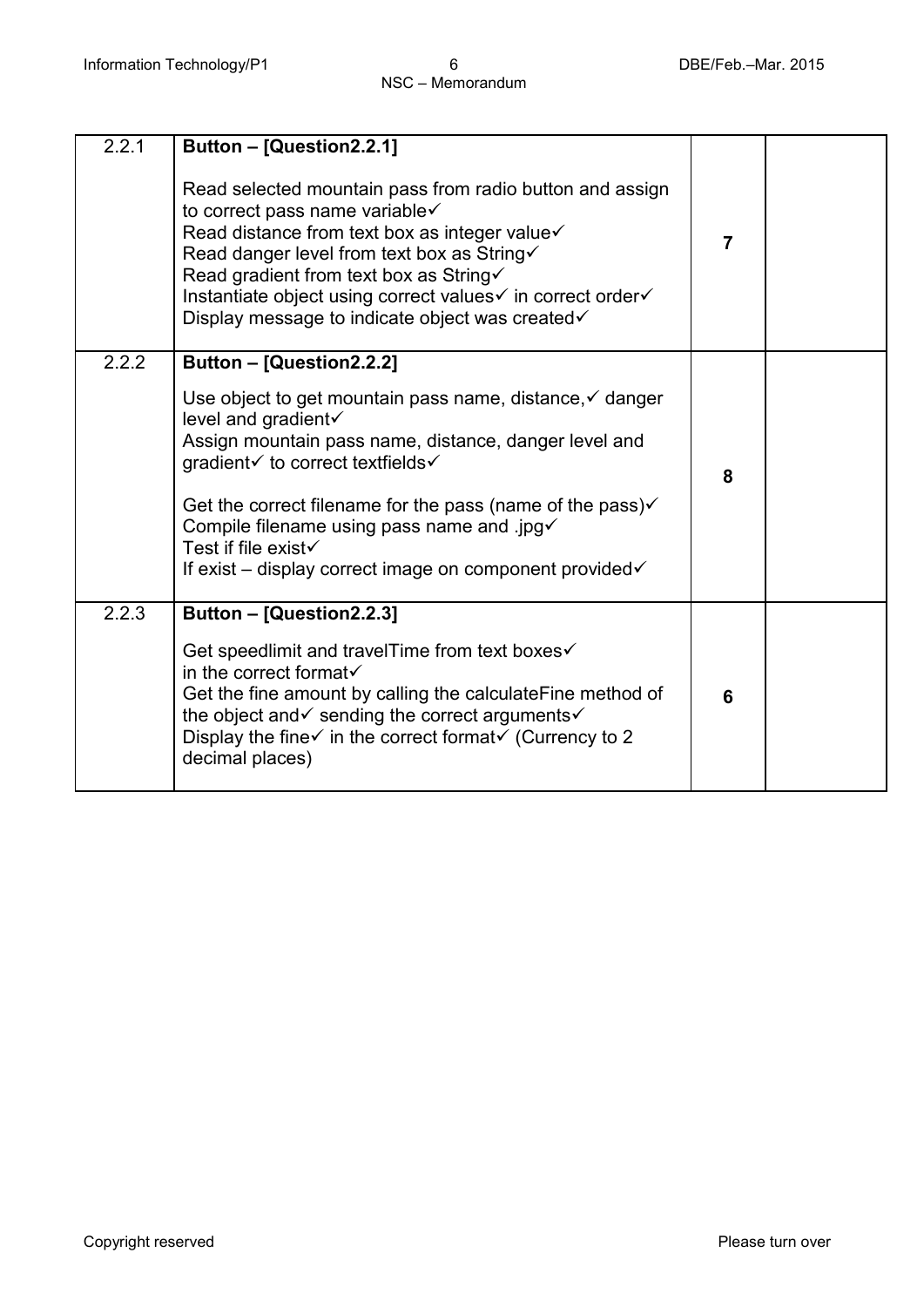| 2.2.4 | Button - [Question2.2.4]                                                                                                                                                                                                                            |    |  |
|-------|-----------------------------------------------------------------------------------------------------------------------------------------------------------------------------------------------------------------------------------------------------|----|--|
|       | Use to String method to display the data of the mountain<br>pass in the output area $\checkmark$<br>Initialise sum to $0\checkmark$<br>Get row value of pass selected√√                                                                             |    |  |
|       | Get the rainfall from array elements from the row√<br>Add each value to sum√<br>Calculate the average rainfall $(7)$ $\checkmark$<br>Call the determineDangerLevel method of the object√<br>If return value not the same as object's current danger |    |  |
|       | level√<br>Ask if the danger level should be updated√<br>If answer = "Yes" $\checkmark$                                                                                                                                                              | 16 |  |
|       | Call the setDangerLevel met with argument to change<br>the danger level of the object√<br>Set the danger level in the text field to the changed<br>value√                                                                                           |    |  |
|       | Display a message to indicate what the danger level<br>was changed to in the output area√<br>else if answer = "No"                                                                                                                                  |    |  |
|       | Display a message to indicate that the suggestion<br>has been rejected and the current danger level that<br>will remain in the output area $\checkmark$<br>else                                                                                     |    |  |
|       | Display a message to indicate that no change was<br>suggested and the current danger level that will<br>remain in the output area $\checkmark$                                                                                                      |    |  |
|       | <b>TOTAL:</b>                                                                                                                                                                                                                                       | 62 |  |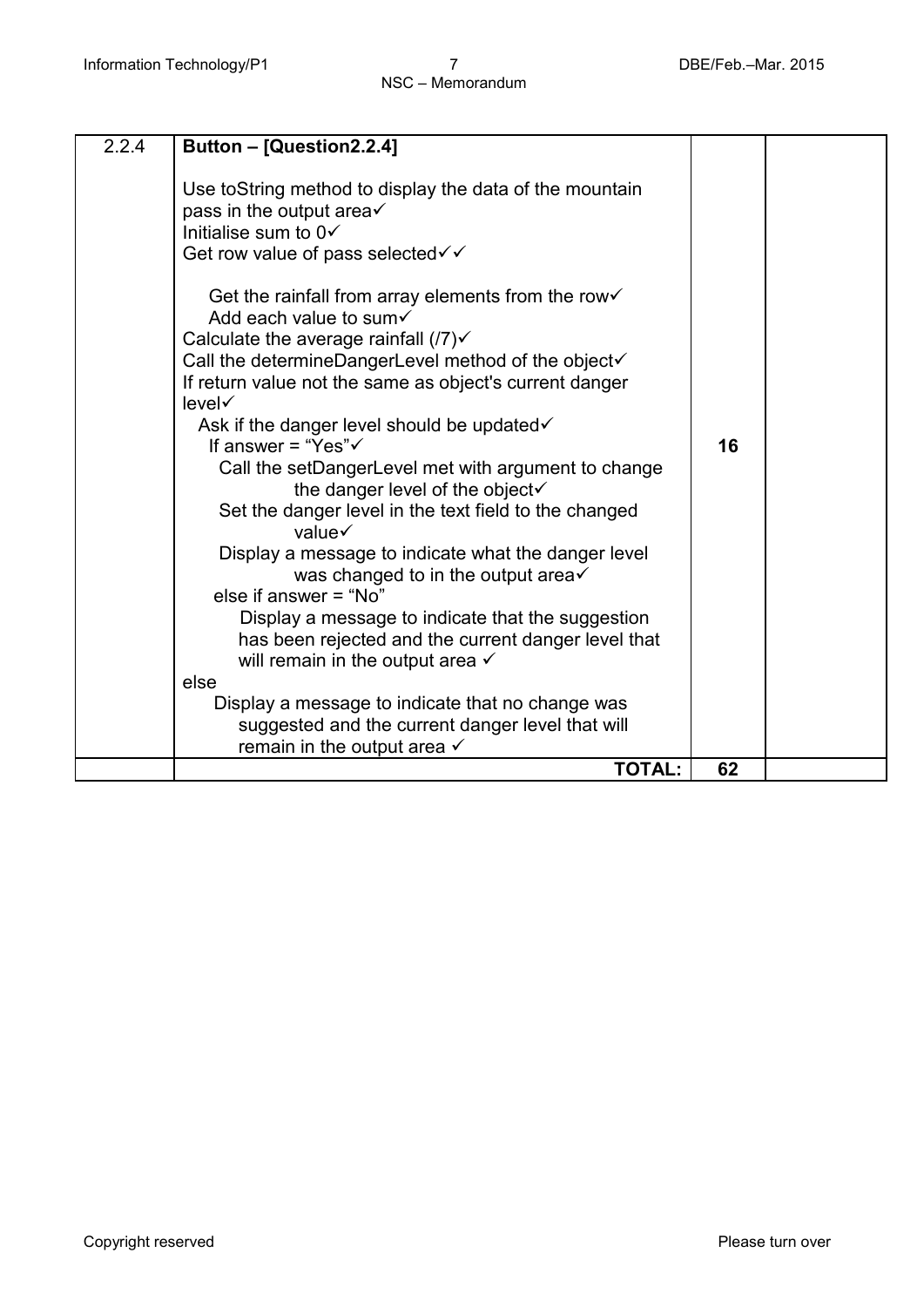### **ANNEXURE C**

### **SECTION C**

### **QUESTION 3: MARKING GRID – PROBLEM SOLVING PROGRAMMING**

| <b>CENTRE NUMBER:</b> |                                                                                                                                                                                                                                                                                                                                                                                                                                                                                                                                                                                                                                                                                                                                                                                                                                                                                                                                         | <b>EXAMINATION NUMBER:</b> |                      |                           |
|-----------------------|-----------------------------------------------------------------------------------------------------------------------------------------------------------------------------------------------------------------------------------------------------------------------------------------------------------------------------------------------------------------------------------------------------------------------------------------------------------------------------------------------------------------------------------------------------------------------------------------------------------------------------------------------------------------------------------------------------------------------------------------------------------------------------------------------------------------------------------------------------------------------------------------------------------------------------------------|----------------------------|----------------------|---------------------------|
| <b>QUESTION</b>       | <b>DESCRIPTION</b>                                                                                                                                                                                                                                                                                                                                                                                                                                                                                                                                                                                                                                                                                                                                                                                                                                                                                                                      |                            | MAX.<br><b>MARKS</b> | LEARNER'S<br><b>MARKS</b> |
| 3.1                   | <b>Direct route:</b><br>Open the text file to read from file: $\checkmark\checkmark$<br>Delphi: AssignFile, RESET<br>Java: Create object to read from file<br>Set flag to False√<br>Loop through the file $\checkmark$<br>Read line of text $\checkmark$<br>Test if town of departure AND destination $\checkmark$ has<br>been found in the line of text√but are not the<br>same√ then<br>$Flag = True \checkmark$<br>Find position of $'\# \checkmark$ , Find position of "*' $\checkmark$<br>Extract the Distance from the line of text√<br>If mountain pass exists (test) $\checkmark$<br>"Pass on route" message<br>else "No pass" message√<br>Display all information regarding the route√<br>If flag = False Display message "Not Found" √<br>Close File√                                                                                                                                                                         |                            | 18                   |                           |
| 3.2                   | List of towns that can be visited:<br>Declare appropriate data structures (2 arrays) $\checkmark$ $\checkmark$<br>Set counter to 0√ (or 1 for Delphi)<br>Get the town that was selected from the combo box<br>Open file for reading data from file $\checkmark$<br>Loop through file√<br>Read line of text, extract depart town of and<br>destination√<br>Test whether town = destination town $\checkmark$<br>Store name of destination in names array√<br>Extract distance and store in distances array√<br>Increment counter√<br>Test whether town = depart town $\checkmark$<br>Store name of depart town in names array√<br>Extract distance and store in distances array<br>Increment counter<br>Two nested loops through distances array $\checkmark$<br>Comparing values√<br>Swapping names v v also swapping distances v<br>Loop for display $\checkmark$ and displaying towns and distances<br>from arrays neatly in columns√ |                            | 22                   |                           |
|                       |                                                                                                                                                                                                                                                                                                                                                                                                                                                                                                                                                                                                                                                                                                                                                                                                                                                                                                                                         | <b>TOTAL</b>               | 40                   |                           |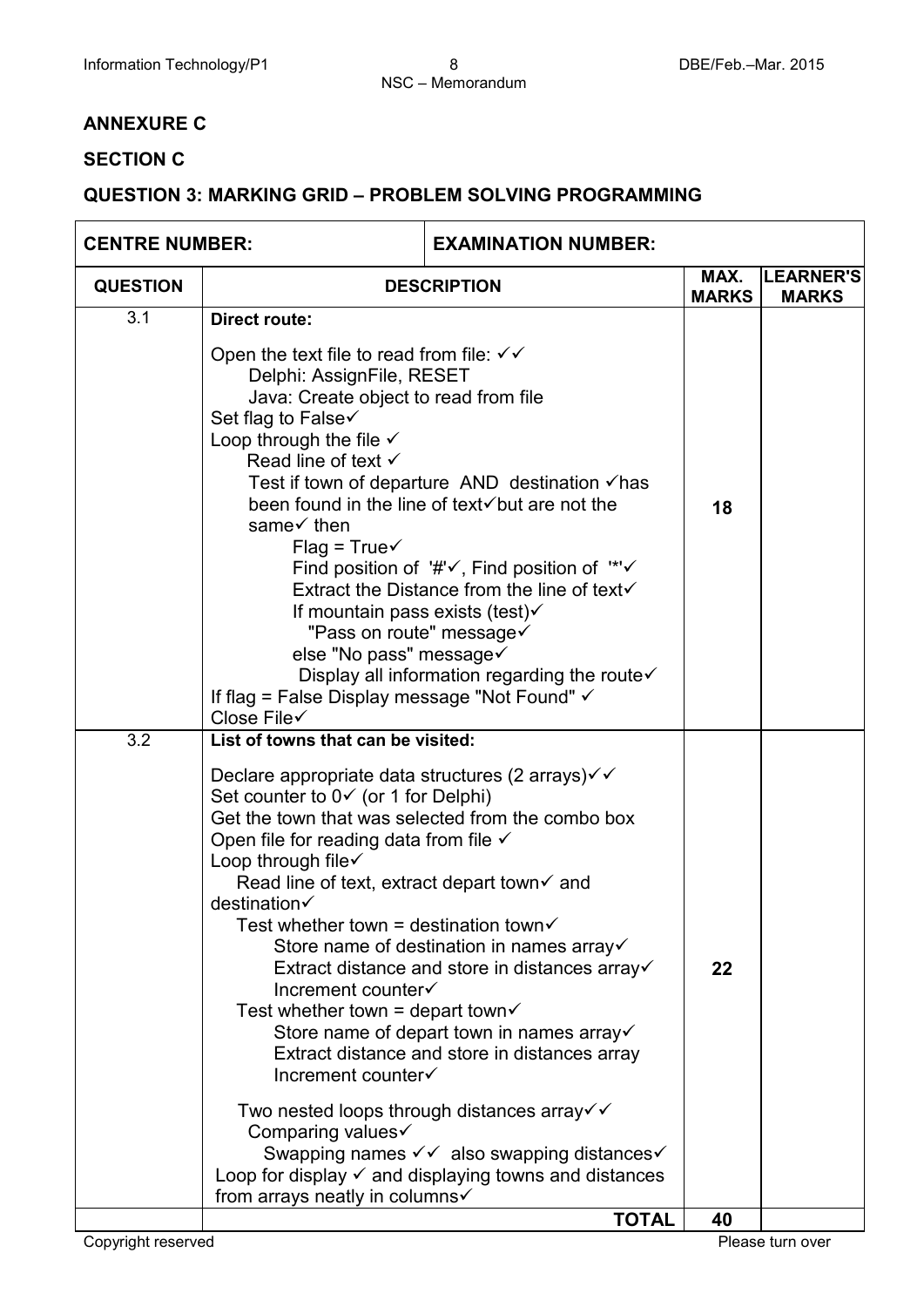### **SUMMARY OF LEARNER'S MARKS:**

| <b>CENTRE NUMBER:</b>  |                   | <b>EXAMINATION NUMBER:</b> |                   |                    |
|------------------------|-------------------|----------------------------|-------------------|--------------------|
|                        | <b>SECTION A</b>  | <b>SECTION B</b>           | <b>SECTION C</b>  |                    |
|                        | <b>QUESTION 1</b> | <b>QUESTION 2</b>          | <b>QUESTION 3</b> | <b>GRAND TOTAL</b> |
| <b>MAX. MARKS</b>      | 48                | 62                         | 40                | 150                |
| <b>LEARNER'S MARKS</b> |                   |                            |                   |                    |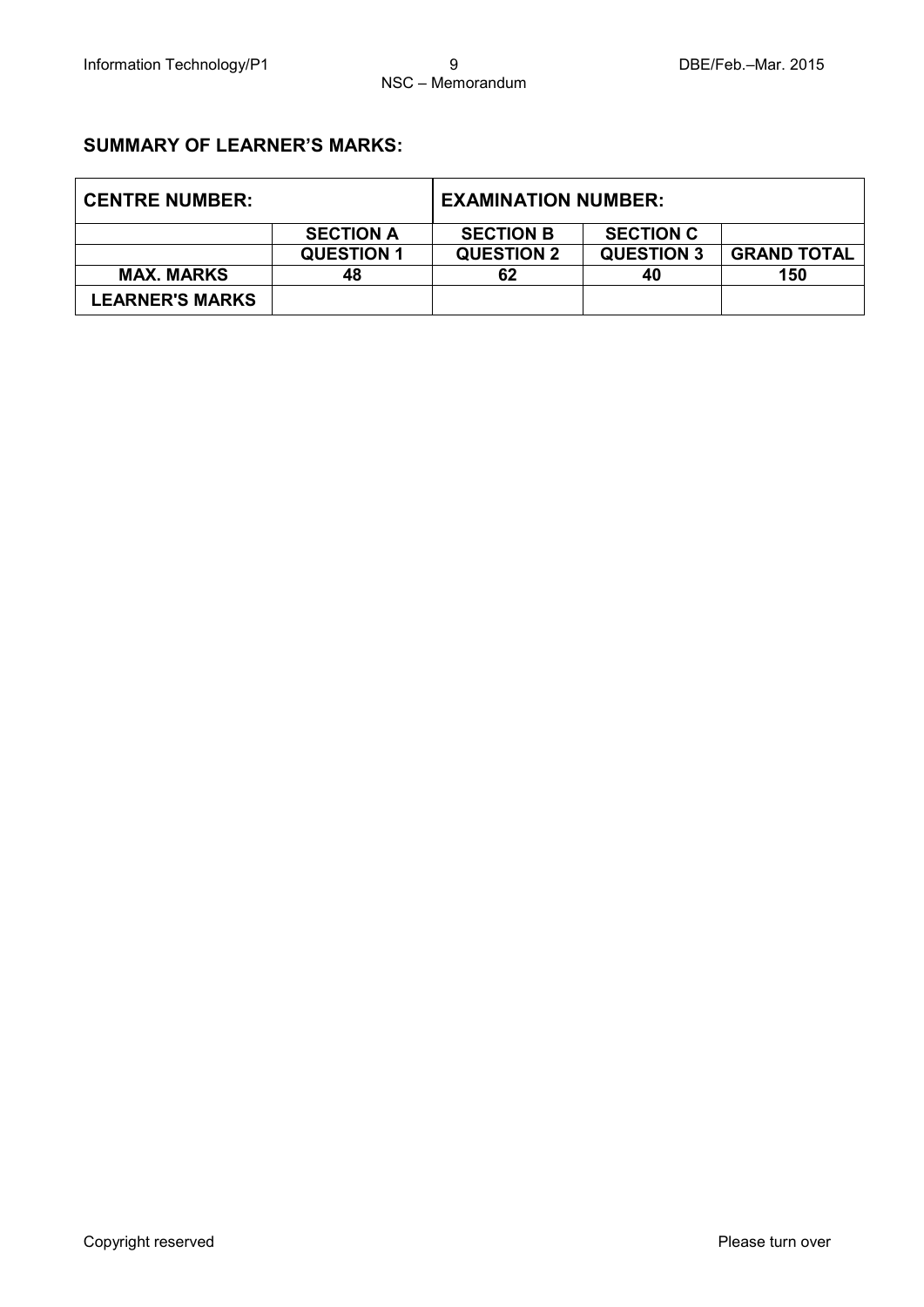### **ANNEXURE D: SOLUTION FOR QUESTION 1: JAVA**

```
package Question1Package;
import java.text.DecimalFormat;
import javax.swing.JOptionPane;
public class Question1_Memo extends javax.swing.JFrame {
//======================================================================
//Supplied code
//======================================================================
   String arrPassNames[] = {"Barkly Pass", "Baviaanskloof Pass", 
      "Katberg Pass", "Baster Voetslaan Pass", "Felton Pass", "Chapmans 
            Peak Pass"}; 
   double arrPassHeights[] = {1560, 986, 2341.5, 1268, 987, 1258.9};
   DecimalFormat df = new DecimalFormat("0.00");
  public Question1_Memo() {
         initComponents();
         this.setLocationRelativeTo(this);
     }
//======================================================================
// Question 1.1
//======================================================================
private void btnQuestion1_1ActionPerformed(java.awt.event.ActionEvent evt) { 
         String distanceValue = txfInfo.getText(); 
         txfDistance.setText(df.format(Double.parseDouble(distanceValue) 
        * 1.60) km");
=====================================================================
// Question 1.2
=====================================================================
private void btnQuestion1_2ActionPerformed(java.awt.event.ActionEvent evt) { 
       int temperature = 18;
         double height = 1000;
         double heightTopOfMountain = 
                 Double.parseDouble(txfHeight.getText());
        if(heightTopOfMountain <=1000){
           JOptionPane.showMessageDialog(null, "Enter a valid height");
            txfHeight.setText("");
        }
           else
\{ txaOutput.setText(String.format("%-20s%-
         10s%n","Metres","Temperature"));
         do{
              txaOutput.append(String.format("%-28s%-
             10s%n", height, temperature) ) ;
               height += 100;
               temperature - = 1;
 }
       while (height \leq heightTopOfMountain);
 }
//======================================================================
// Question 1.3
//======================================================================
private void btnQuestion1_3ActionPerformed(java.awt.event.ActionEvent evt) { 
        double lowest = arrPassHeights[0];
```
Copyright reserved **Please turn over the Copyright reserved** Please turn over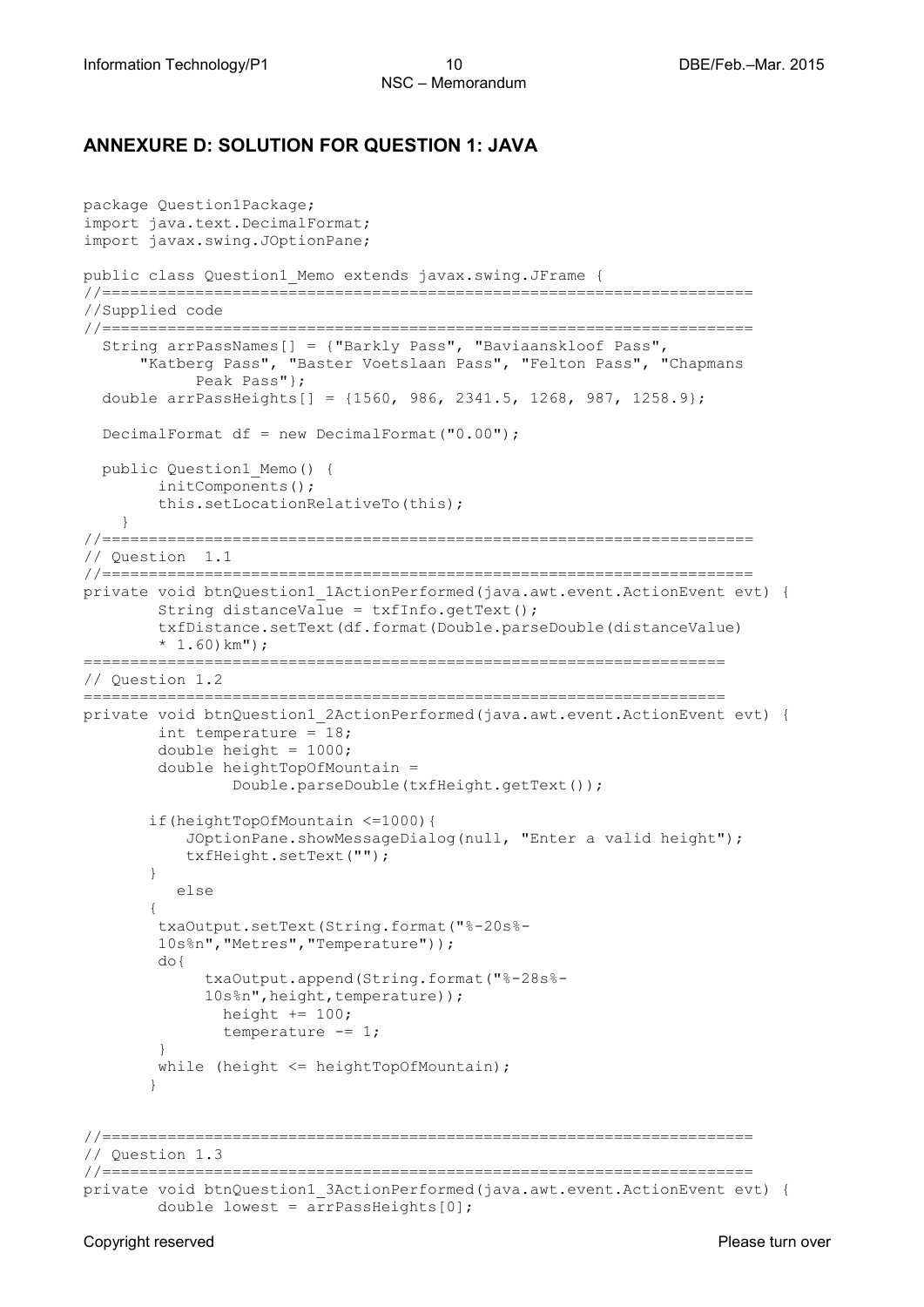```
String name = arrPassNames[0];
       for (int i = 1; i < arrPassHeights.length; i++) {
            if (arrPassHeights[i] < lowest) {
               lowest = arrPassHeights[i];name = arrPassNames[i];<br>}
 }
}
        txaLowestHeight.setText("");
        txaLowestHeight.append("The lowest mountain pass is " + name + 
           ". \n The height of the pass is " + lowest + " m.");
 }
  }
//====================================================================== 
// Question 1.4
//======================================================================
private void btnQuestion1_4ActionPerformed(java.awt.event.ActionEvent evt) { 
        String accommType = (String) (cmbAccommType.getSelectedItem());
        int numPersons = Integer.parseInt(txfNumPersons.getText());
       double cost = 0;
        switch (accommType) {
            case "Hotel":
               cost = 1200; break;
            case "B&B":
               cost = 1000; break;
            case "Self-catering unit":
               cost = 750; break;
            case "Camping site":
               cost = 300; break;
 }
        cost *= numPersons;
        if (chbWiFi.isSelected()) {
           cost := 150; }
        boolean flag = false;
        if (rbnCash.isSelected()) {
            txfPayment.setText("R " + df.format(cost));
        } else {
         String cardNumber = JOptionPane.showInputDialog("Enter card 
         number");
            if (cardNumber.length() == 9) { 
               flag = true;for (int i = 0; i < 9; i++) {
                    if (!Character.isDigit(cardNumber.charAt(i))) {
                   flag = false;
 }
 }
 }
            if (!flag) {
           JOptionPane.showMessageDialog(null, "Invalid card number");
                rbnCash.setSelected(true);
                 txfPayment.setText("R " + df.format(cost));
            } else {
                 cost = cost * 1.03; txfPayment.setText("R " + df.format(cost));
      }
  }
```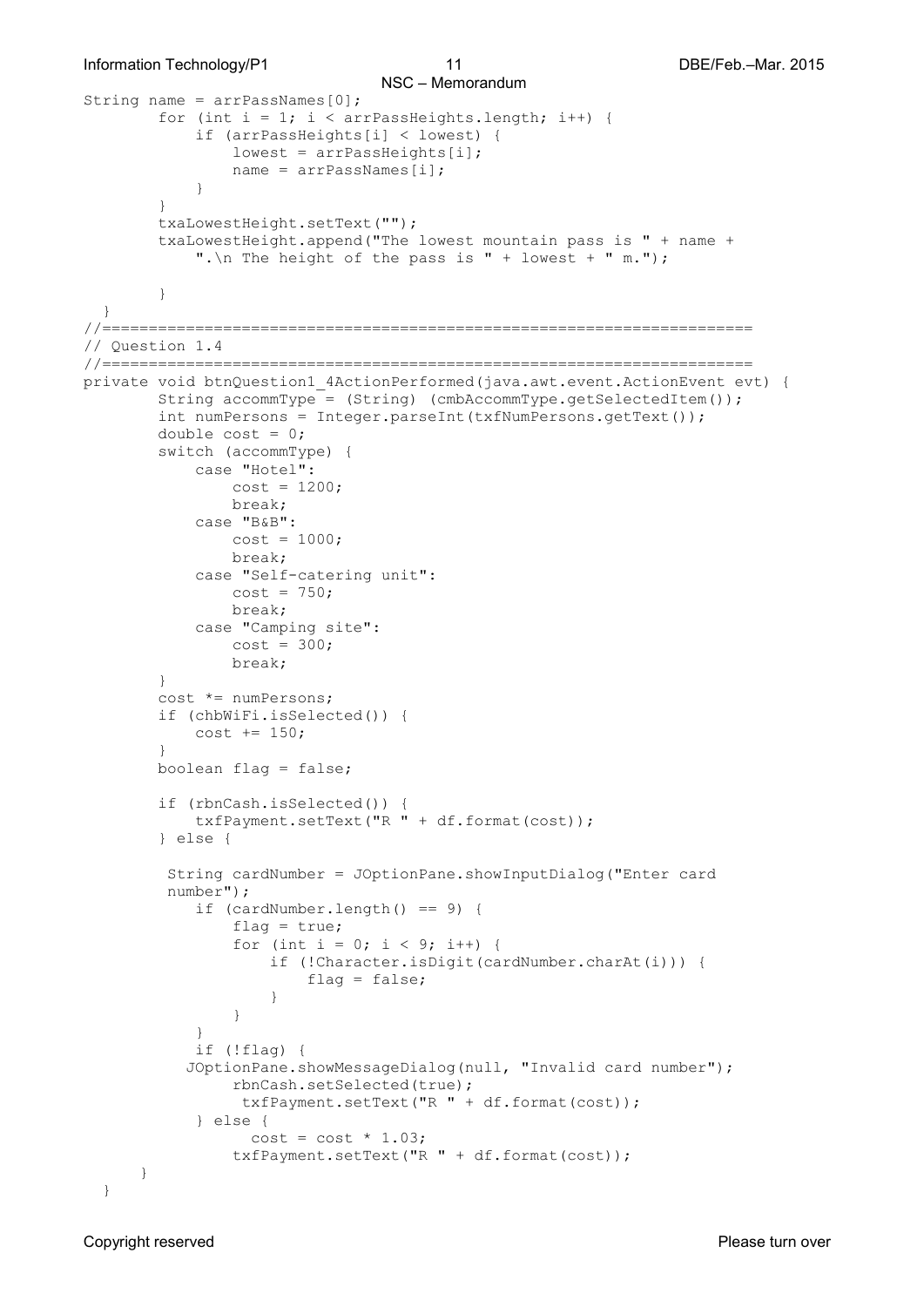//=====================================================================

```
// Question 1.5
//=====================================================================
private void btnQuestion1_5ActionPerformed(java.awt.event.ActionEvent evt) { 
         int transactionNumber = 
                 Integer.parseInt(txfNumber.getText());
         Boolean prime = true;
        for (int i = 2; i <= transactionNumber / 2; i++) {
             if (transactionNumber % i == 0) {
            prime = false;<br>}
 }
         }
         int randNum = 0;
         if (prime) {
            randNum = (int) (Math.random() * 4)+1;
         }
        lstPrizes.setSelectedIndex(randNum);
     }
```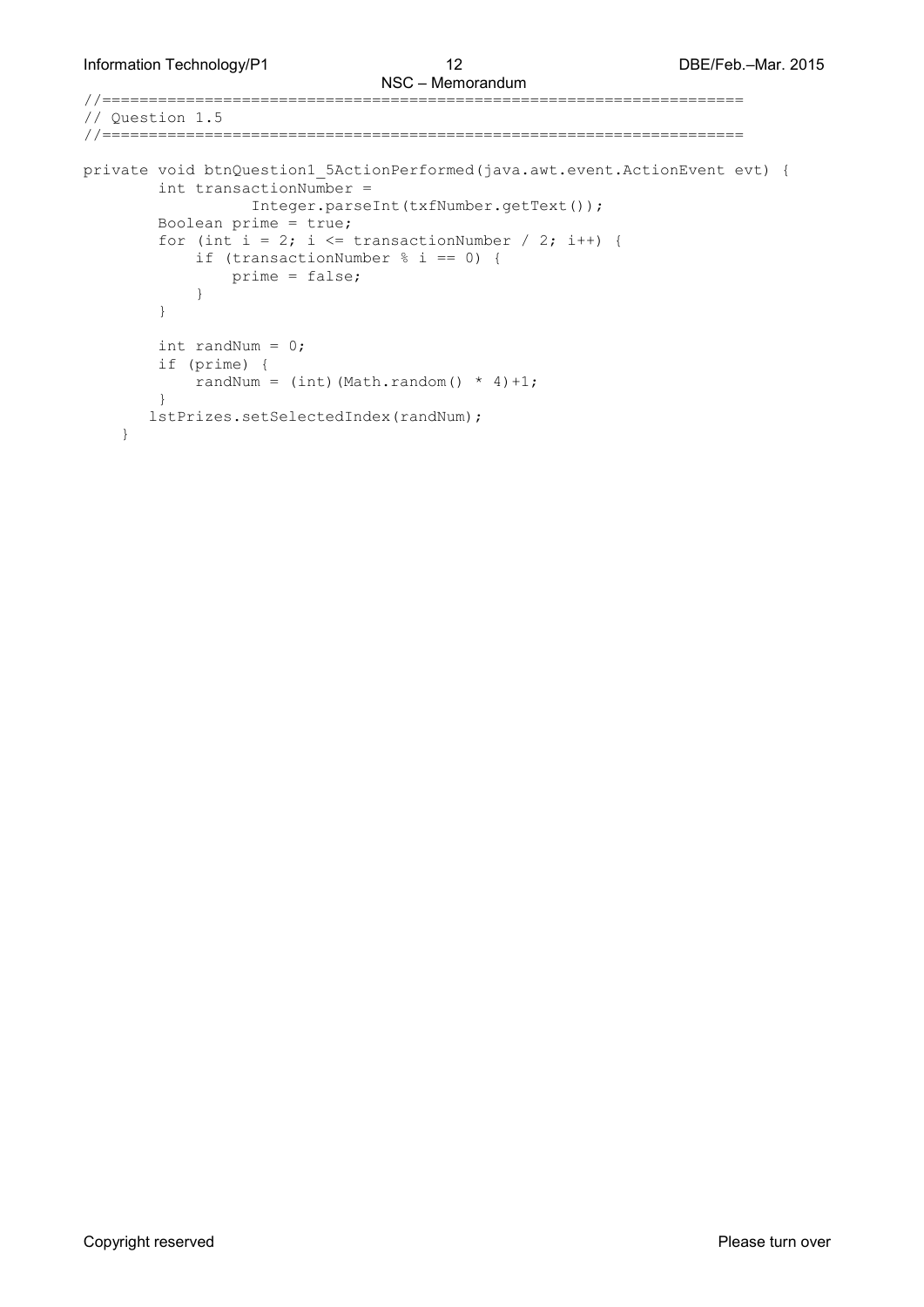### **ANNEXURE E: SOLUTION FOR QUESTION 2: JAVA**

```
package Question2_Package;
// Solution for Object class
//======================================================================
//Supplied code
//======================================================================
     private String name;
     private int distance;
    private String dangerLevel;
    private int gradient;
     public String getName() {
         return name;
     }
     public int getDistance() {
         return distance;
     }
     public String getDangerLevel() {
         return dangerLevel;
     }
     public int getGradient() {
         return gradient;
     }
//======================================================================
// Question 2.1.1
//======================================================================
public MountainPass(String name, int distance, String dangerLevel,
                      int gradient) {
        this.name = name;
         this.distance = distance;
         this.dangerLevel = dangerLevel;
         this.gradient = gradient;
     }
//======================================================================
// Question 2.1.2
//======================================================================
     public void setDangerLevel(String dangerLevel) {
         this.dangerLevel = dangerLevel;
 } 
//======================================================================
// Question 2.1.3
//======================================================================
public double calculateFine(int travelTime, int speedlimit) {
        double speed = distance / (\text{travelTime} / 60.0);
         double fine = 0; 
        if (speed >= (speedlimit + 10)) {
        fine = 500 + (Math.ceil((speed - speedlimit - 10) / 3.0)) * 100; }
        return fine; 
     }
```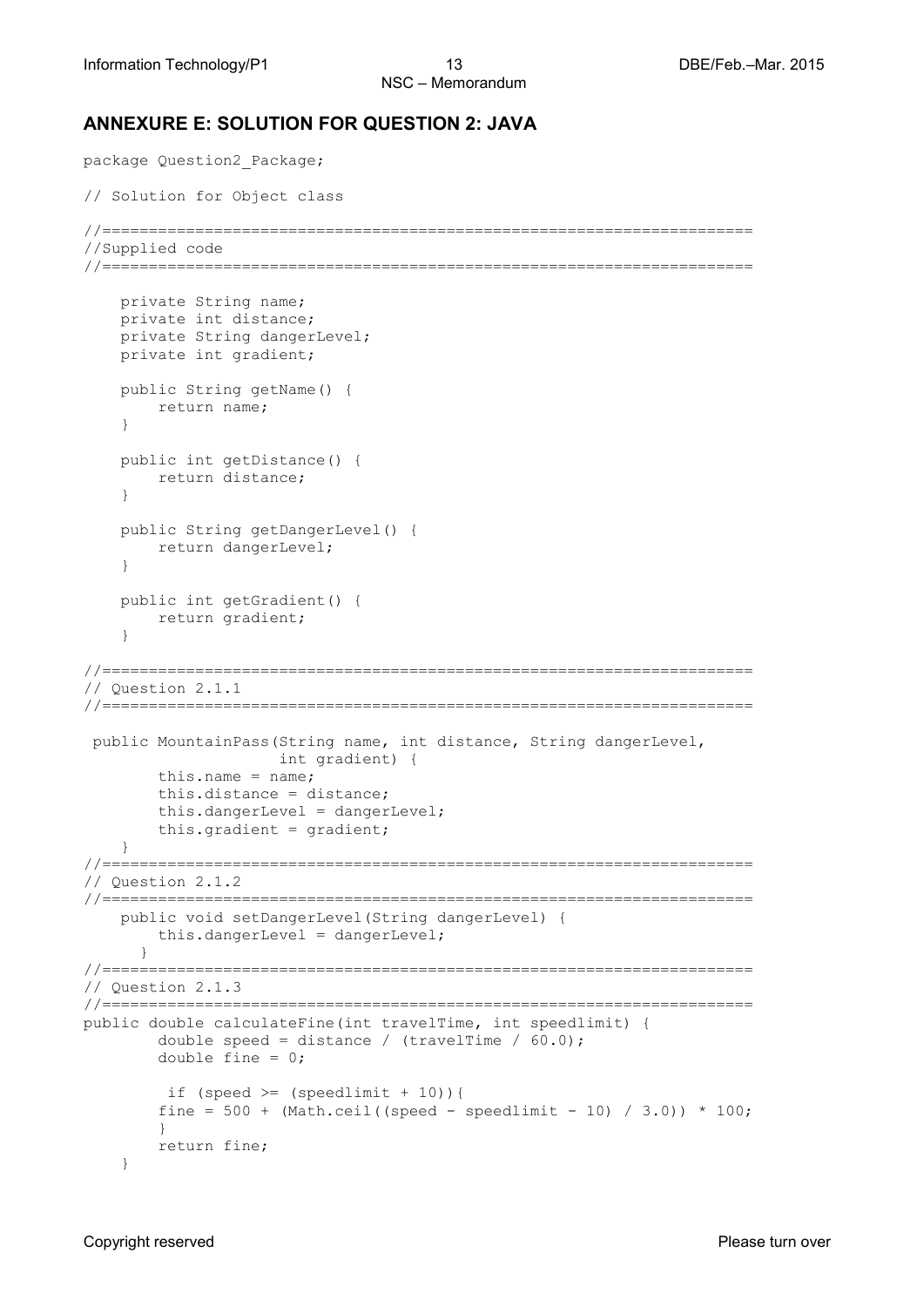```
//======================================================================
// Question 2.1.4
//======================================================================
  public String suggestedDangerLevel(double avgRain) { 
       String level = dangerLevel;
      if (gradient > 10 && avgRain >= 10) {
          if (dangerLevel.equalsIgnoreCase("Low")) {
        level = "Median"; else if(dangerLevel.equalsIgnoreCase("Medium")){ 
        level = "High"; }
         else{
        level = "High";
}
 }
       return level;
    }
//======================================================================
// Supplied toString method
//======================================================================
public String toString() {
       return name+" with a maximum gradient of "+
         gradient +" degrees has a danger level rating of "+
         dangerLevel +".\nThe distance of the pass is "+ distance+" 
                       km.";
}
```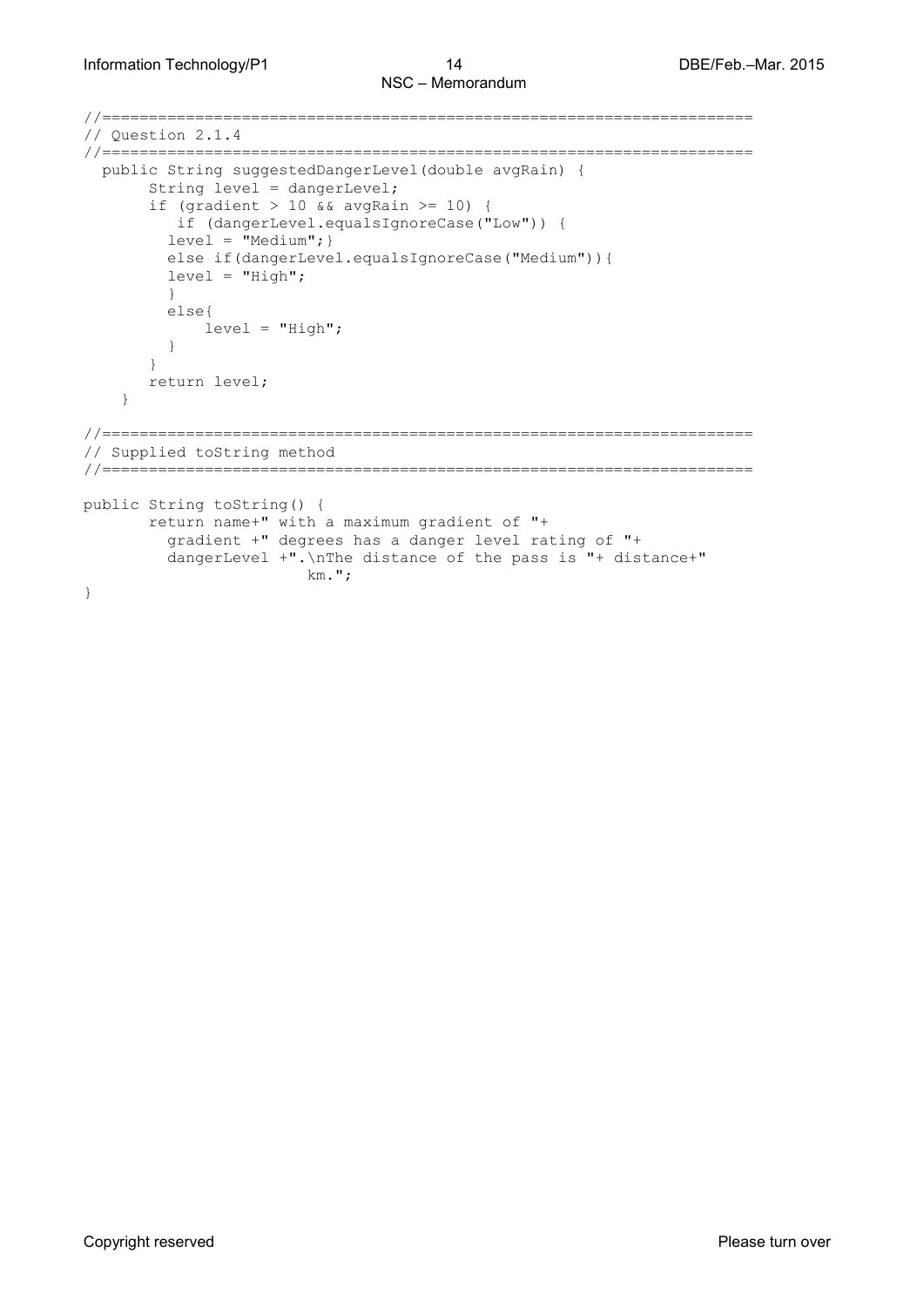### **GUI CLASS: QUESTION2\_SOLUTION**

```
package Question2_Package;
import java.io.File;
import java.io.FileNotFoundException;
import javax.swing.JOptionPane;
public class Question2_Memo extends javax.swing.JFrame {
//=====================================================================
//Supplied code
//======================================================================
int[][] arrRain = \{(0, 23, 13, 1, 2, 0, 14\},\) {33, 3, 11, 35, 3, 0, 21},
                   {50, 0, 0, 1, 20, 0, 2}};
MountainPass mountainPassObj;
String name = "";
public Question2_Memo() {
        initComponents();
        setLocationRelativeTo(this);
         pnlDisplay.setVisible(false);
     }
=======================================================================
// Question 2.2.1
=======================================================================
private void btnQuestion2_1_1ActionPerformed(java.awt.event.ActionEvent evt) { 
         if (rbtPass1.isSelected()) {
        name = rbtPass1.getText();<br>}
 }
         if (rbtPass2.isSelected()) {
             name = rbtPass2.getText();
 }
         if (rbtPass3.isSelected()) {
             name = rbtPass3.getText();
 }
         int distance = 
            Integer.parseInt(JOptionPane.showInputDialog("Enter the 
                        distance for the mountain pass.", "110"));
         String dangerLevel = JOptionPane.showInputDialog("Enter the 
            danger level of the pass (Low/Medium/High)", "Medium");
         int gradient = 
            Integer.parseInt(JOptionPane.showInputDialog("Enter the 
                  maximum gradientT in degrees", "12"));
         mountainPassObj = new MountainPass(name, distance, dangerLevel, 
                  gradient);
         JOptionPane.showMessageDialog(rootPane, "The object for " + name 
                  + " has been instantiated."); 
        pnlDisplay.setVisible(true); }
```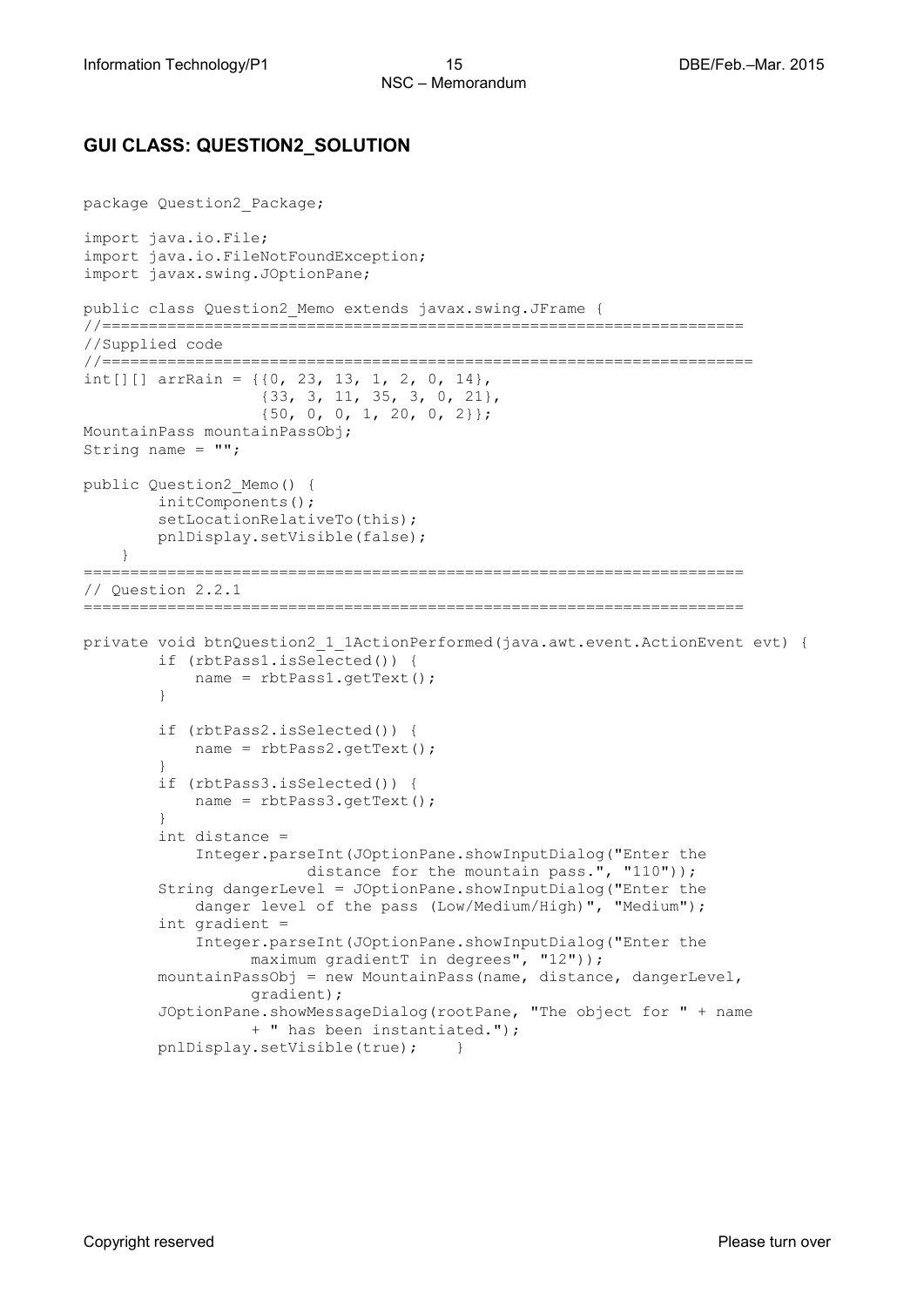Information Technology/P1 16 16 16 DBE/Feb.–Mar. 2015

```
//==========================================================================
// Question 2.2.2
//======================================================================
private void btnQuestion2_2_2ActionPerformed(java.awt.event.ActionEvent evt) { 
txfMountainPass.setText(mountainPassObj.getName());
         txfDistance.setText(mountainPassObj.getDistance() + "");
         txfDangerLevel.setText(mountainPassObj.getDangerLevel());
         txfGradient.setText("" + mountainPassObj.getGradient());
         String fName = mountainPassObj.getName() + ".jpg";
        File mapFile = new File(fName);
         if (mapFile.exists()) {
             lblMap.setIcon(new 
            javax.swing.ImageIcon(getClass().getResource(fName)));
 }
//======================================================================
// Question 2.2.3
//======================================================================
private void btnQuestion2_2_3ActionPerformed(java.awt.event.ActionEvent evt) { 
         int speedLimit = Integer.parseInt(txfSpeedLimit.getText());
         int travelTime = Integer.parseInt(txfTravelTime.getText());
         double fine = mountainPassObj.calculateFine(travelTime, 
                       speedLimit);
         txfFine.setText(String.format(" R%.2f", fine));
//========================================================================
// Question 2.2.4
//========================================================================
private void btnQuestion2 2 4ActionPerformed(java.awt.event.ActionEvent evt) {
        int sum = 0;
         txaOutput.setText("");
         txaOutput.append(mountainPassObj.toString());
        int row = 0;
         if (rbtPass1.isSelected()) {
            row = 0; } else if (rbtPass2.isSelected()) {
            row = 1; } else {
        row = 2;
 }
        for (int i = 0; i < 7; i++) {
        sum += arrRain[row][i];
 }
         double averageRainfall = (double) sum / 7.0;
         String dangerLevel = 
        mountainPassObj.suggestedDangerLevel(averageRainfall);
         if 
            (!dangerLevel.equalsIgnoreCase(mountainPassObj.getDangerLevel
                  () ) {
             String answer = JOptionPane.showInputDialog("Must danger 
                  level be changed to " + dangerLevel);
             if (answer.equalsIgnoreCase("Yes")) {
                 mountainPassObj.setDangerLevel(dangerLevel);
                 txfDangerLevel.setText(dangerLevel);
                 txaOutput.append("\n\nPass danger level rating changed 
                  to " + mountainPassObj.getDangerLevel().toUpperCase());
             } else {
                 txaOutput.append("\n\nSuggestion rejected. Pass danger 
                  level rating kept at " + 
                        (mountainPassObj.getDangerLevel().toUpperCase()));
```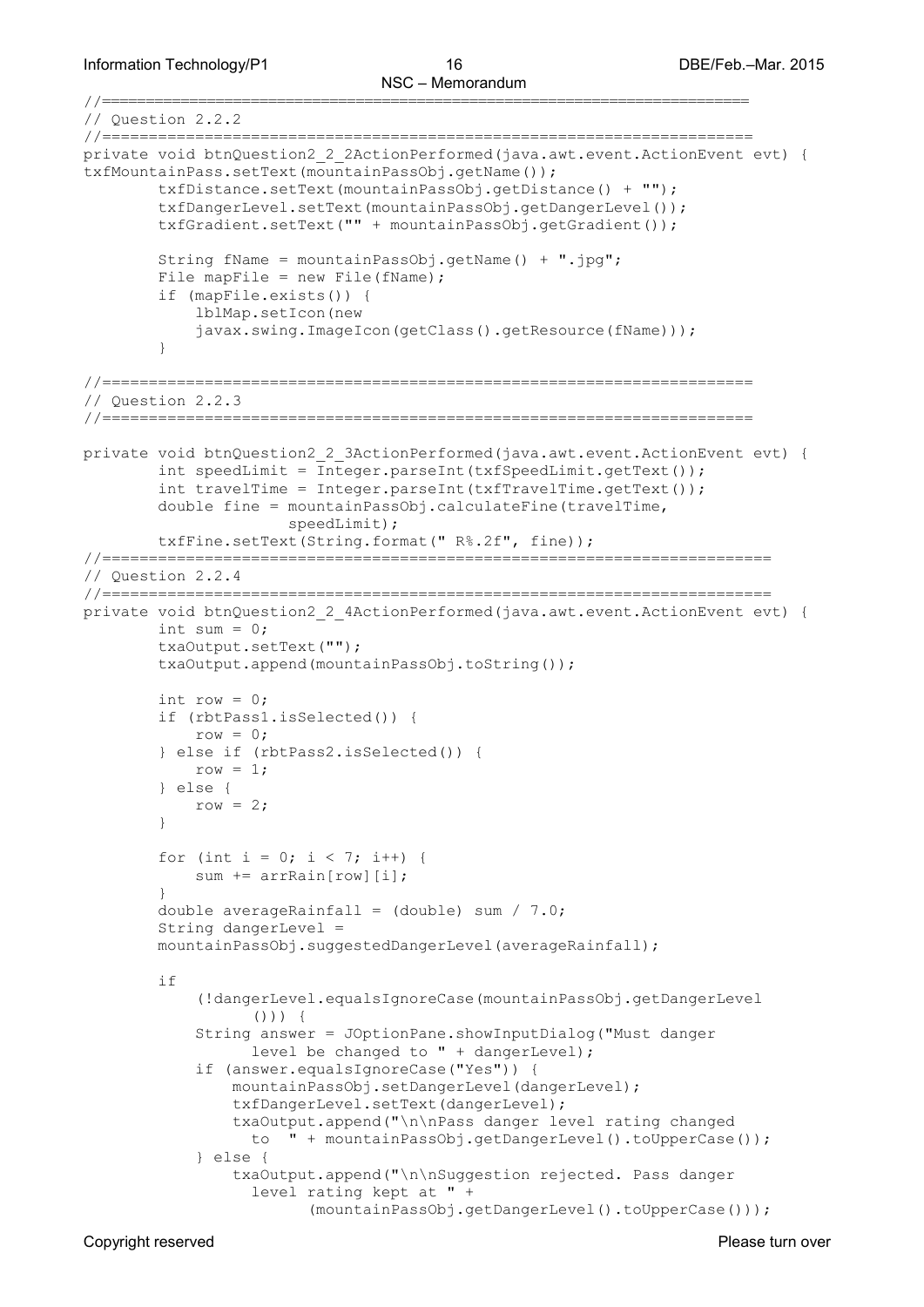```
 }
 } else {
            txaOutput.append("\n\nNo suggested change. Danger level 
           remains " + 
                 (mountainPassObj.getDangerLevel().toUpperCase()));
        }
    private void btnClosActionPerformed(java.awt.event.ActionEvent evt) { 
        // Supplied code
        System.exit(0);
    } 
}
```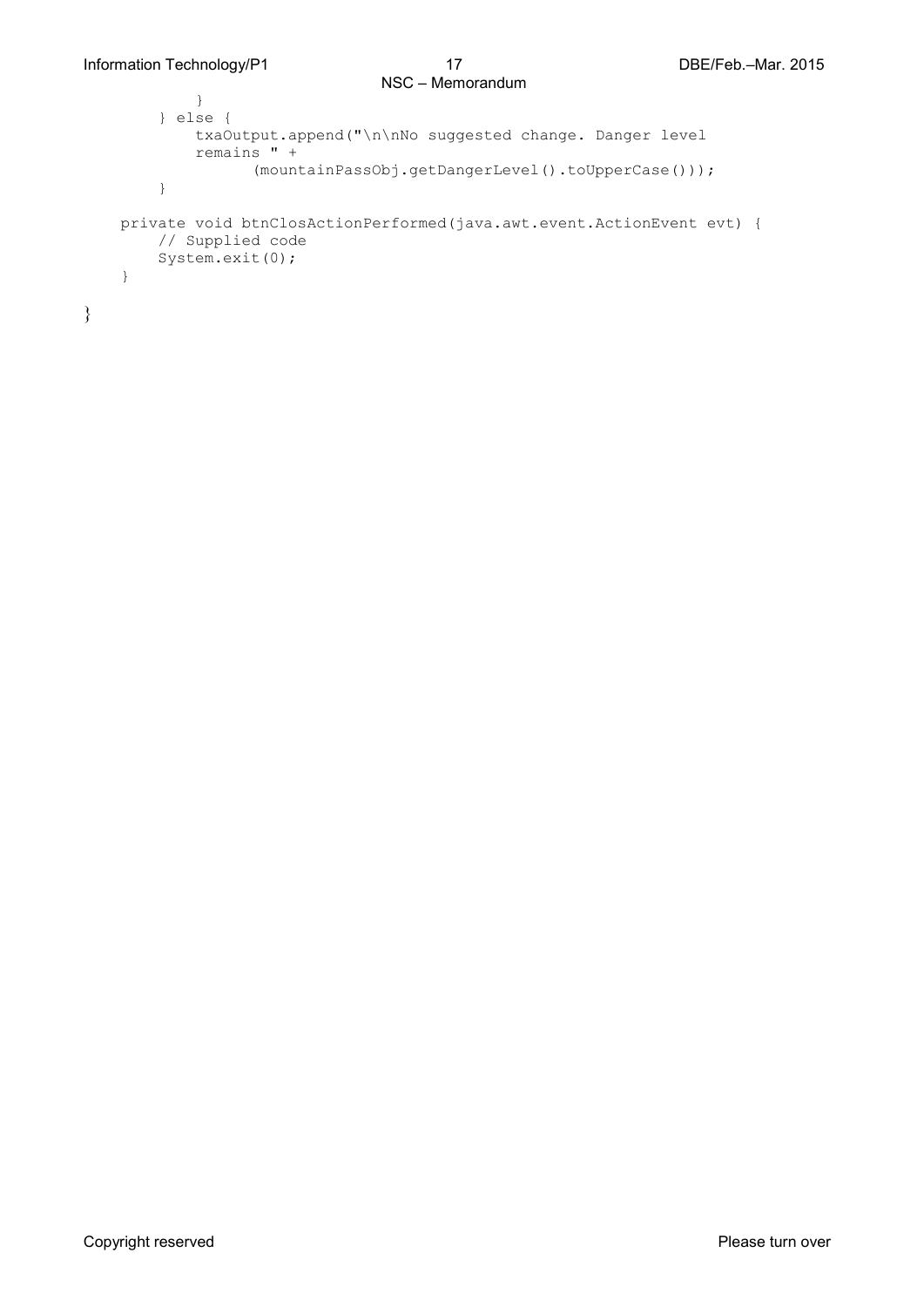### **ANNEXURE F: SOLUTION FOR QUESTION 3: JAVA**

```
package Question3Package;
import java.io.FileNotFoundException;
import java.io.FileReader;
import java.util.Scanner;
import javax.swing.JOptionPane;
public class Question3_Memo extends javax.swing.JFrame {
     public Question3_Memo() {
         initComponents();
       setLocationRelativeTo(this);
     }
=======================================================================
//Question 3.1
=======================================================================
private void btnDirectRoutesActionPerformed(java.awt.event.ActionEvent evt) { 
         String startTown = "" + cmbStart.getSelectedItem();
        String destTown = "" + cmbDestination.getSelectedItem();
        boolean found = false;
        try {
            int cnt = 0;
            Scanner scFile = new Scanner(new FileReader("Q3Data.txt"));
             while (scFile.hasNext() && !found) {
               String line = scFile.nextLine();
               String[] temp = line.split(";|#|\backslash\*");
               int p1 = line.indexOf(startDown);int p2 = line.indexOf(destDown);int distance = Integer.parseInt(temp[2]);
                String pass = "Route includes a mountain pass.";
               if (p1 >= 0 && p2 >= 0 && p1 != p2) {
                    found = true;if (temp[3].equals("No")) {
                        pass = "The route does not include a mountain 
                             pass.";
 }
                   txaOutput.setText("The distance from " + startTown + 
                        " to " + destTown + " is " + distance + " km. \n\times n" +
                             pass);
 }
 }
            scFile.close();
         } catch (FileNotFoundException e) {
        JOptionPane.showMessageDialog(rootPane, e);
 }
         if (!found) {
            txaOutput.setText("No possible route provided between " + 
                 startTown + " and " + destTown + ".");
 }
     }
```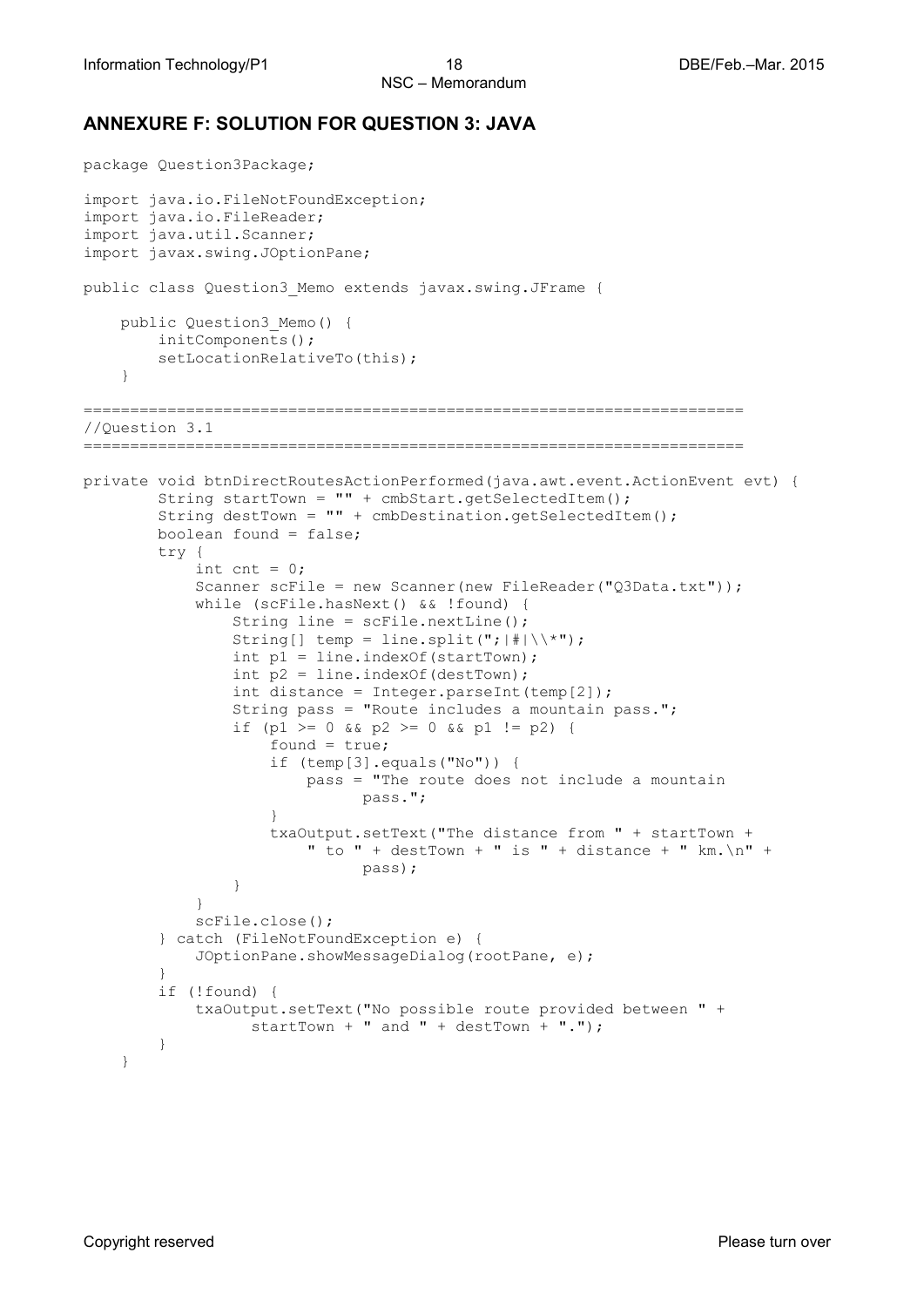```
=======================================================================
//Question 3.2
=======================================================================
private void btnAllRoutesActionPerformed(java.awt.event.ActionEvent evt) { 
        String startTown = "" + cmbStart.getSelectedItem();
        txaOutput.setText("Towns to visit when staying in: " + 
                 startTown);
         // Determine all destinations
         int numTowns = 0;
         try {
            int cnt = 0;
            Scanner sc = new Scanner(new FileReader("Q3Data.txt"));
             while (sc.hasNext()) {
                 String line = sc.nextLine();
                String[] temp = line.split("; |#|\rangle\*");
                 if (startTown.equals(temp[0])) {
                    visitTowns[numTowns] = temp[1];
                    visitDistance[numTowns] = Integer.parseInt(temp[2]);
                   numTowns++;
 }
                  if (startTown.equals(temp[1])) {
                    visitTowns[numTowns] = temp[0];
                    visitDistance[numTowns] = Integer.parseInt(temp[2]);
                   numTowns++;
 }
 }
         } catch (FileNotFoundException e) {
             JOptionPane.showMessageDialog(rootPane, e);
 }
         sortTowns(numTowns);
         txaOutput.setText("Towns that can be directly reached from " + 
           startTown 
                 + "\n\langle n" \rangle;
        for (int cnt = 0; cnt < numTowns; cnt++) {
            txaOutput.append(visitTowns[cnt] + "\t" + visitDistance[cnt] 
           + "km\n\rangle n");
        }
     } 
    public void sortTowns(int numTowns)
     {
        for (int outside = 0; outside < numTowns - 1; outside++) {
           for (int inside = outside + 1; inside < numTowns; inside++) {
                if (visitDistance[outside] > visitDistance[inside]) {
                     int dist = visitDistance[outside];
                    visitDistance[outside] = visitDistance[inside];
                   visitDistance[inside] = dist;
                   String town = visitTowns[outside];
                   visitTowns[outside] = visitTowns[inside];
                   visitTowns[inside] = town;
 }
 }
        }
     }
```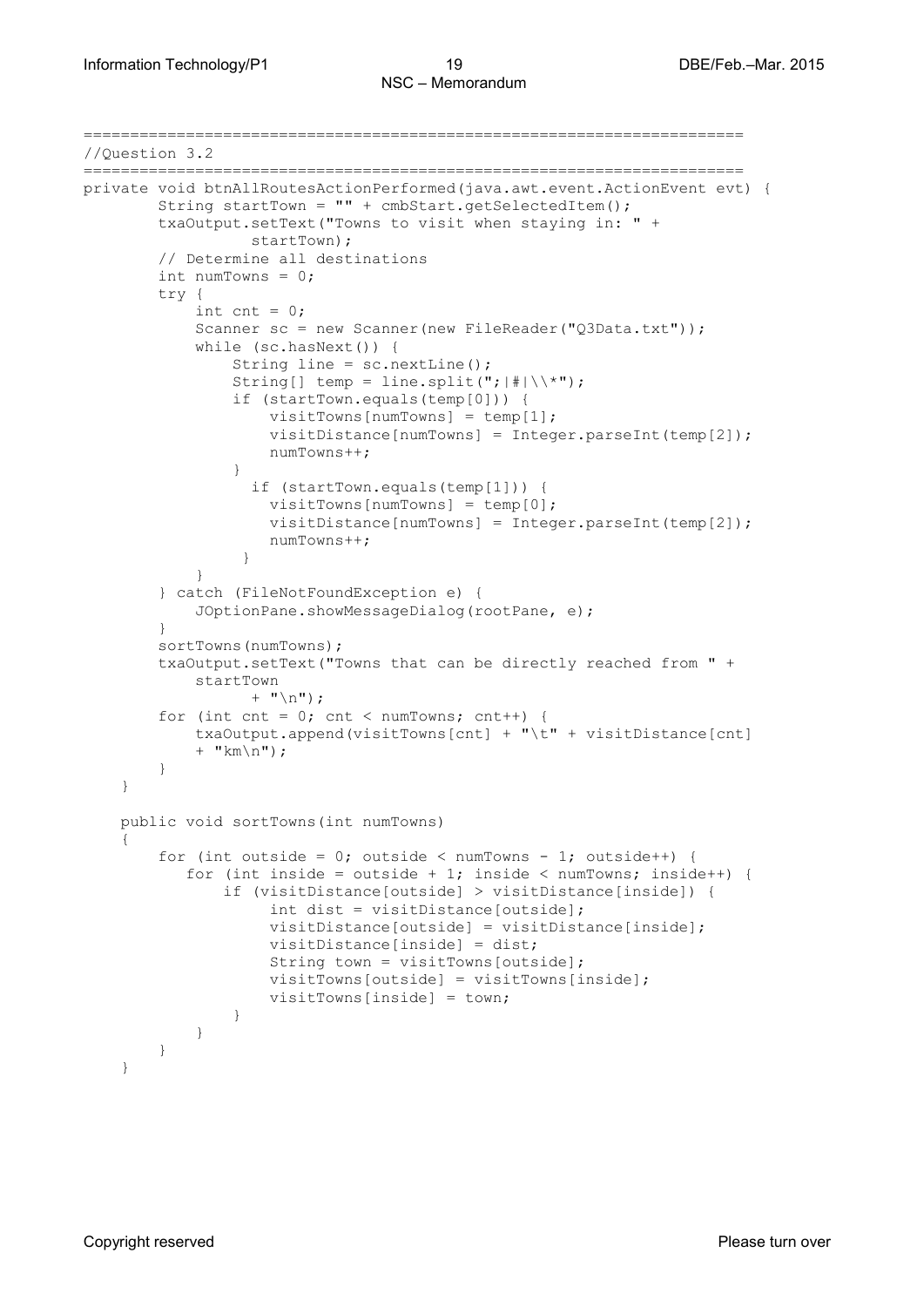### **ANNEXURE G: SOLUTION FOR QUESTION 1: DELPHI**

```
unit Question1U;
// A solution for Question 1
interface
uses
   Windows, Messages, SysUtils, Variants, Classes, Graphics, Controls, 
      Forms, Dialogs, StdCtrls, Buttons, ComCtrls, ExtCtrls;
type
   TfrmQuestionONE = class(TForm)
     bmbClose: TBitBtn;
     gpbQuest1_1: TGroupBox;
     gpbQuest1_4: TGroupBox;
     gpbQuest1_2: TGroupBox;
     gpbQuest1_3: TGroupBox;
     gpbQuest1_5: TGroupBox;
     lblGPS: TLabel;
     lblDistance: TLabel;
     edtInfo: TEdit;
     btnQuest1_1: TButton;
     edtHeight: TEdit;
     x: TLabel;
     lblTemperature: TLabel;
     btnQuest1_2: TButton;
     btnQuest1_3: TButton;
     redQ1_3: TRichEdit;
     lblHeight: TLabel;
     lblAccommodation: TLabel;
     cboType: TComboBox;
     rbgPayment: TRadioGroup;
     lblPaymentRequired: TLabel;
     edtPayment: TEdit;
     chbWiFi: TCheckBox;
     lblTicketNumber: TLabel;
     lblPrize: TLabel;
     btnQuest1_5: TButton;
     btnQuest1_4: TButton;
     edtNumber: TEdit;
     lblNumPersons: TLabel;
     edtNumPersons: TEdit;
     redOut: TRichEdit;
     lstPrizes: TListBox;
     edtDistance: TEdit;
     procedure btnQuest1_1Click(Sender: TObject);
     procedure btnQuest1_2Click(Sender: TObject);
    procedure btnQuest1<sup>-3Click</sup>(Sender: TObject);
     procedure btnQuest1_4Click(Sender: TObject);
     procedure btnQuest1_5Click(Sender: TObject);
   private
     { Private declarations }
   public
     { Public declarations }
   end;
var
   frmQuestionONE: TfrmQuestionONE;
implementation
```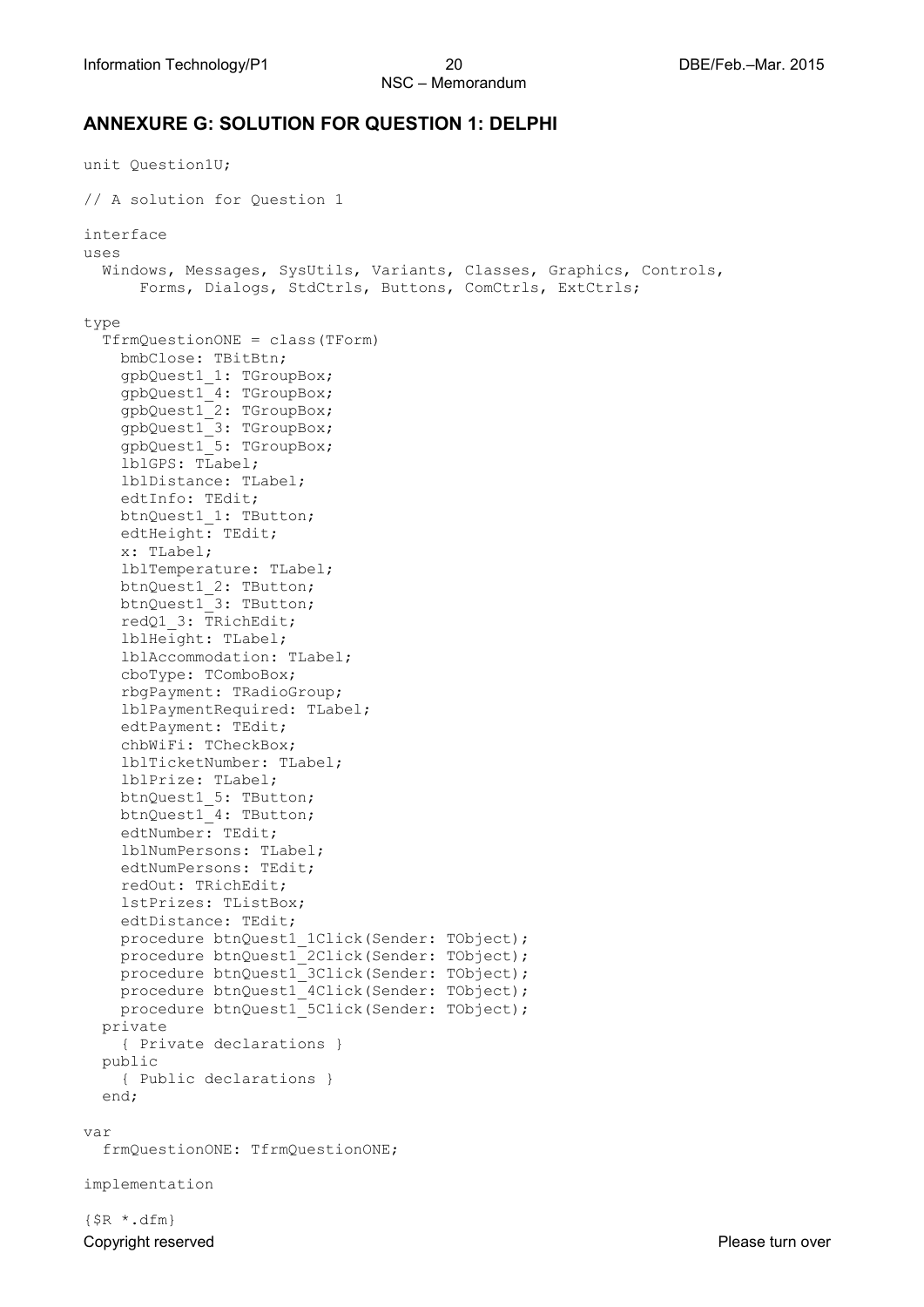```
{S R + }
```
uses Math;

```
const
   arrPassHeights: array [1..6] of Real = 
            (1560, 986, 2341.5, 1268, 986,1258.9);
   arrPassNames: array [1..6] of String = ('Barkly Pass',
     'Baviaanskloof Pass', 'Katberg Pass', 'Baster Voetslaan Pass',
     'Felton Pass', 'Chapmans Peak Pass');
// ==================================================================
// Question 1.1 
// ==================================================================
procedure TfrmQuestionONE.btnQuest1_1Click(Sender: TObject);
var
   sDistance : String;
  rDistance : Real;
begin
   sDistance := edtInfo.text;
   rDistance := StrToFloat(sDistance) * 1.60;
   edtDistance.Text:= FloatToStrF(rDistance, ffFixed, 8,2)+' km';
end;
// ==================================================================
// Question 1.2 
// ==================================================================
procedure TfrmQuestionONE.btnQuest1_2Click(Sender: TObject);
var
   rHeight : Real;
   iTemperature, iHeight : Integer;
begin
  iHeight := 1000; iTemperature := 18;
   rHeight := StrToFloat(edtHeight.Text);
   if rHeight >= 1000 then
    begin
      redOut.Lines.Add('Metres' + #9 + ' Temperature');
     while iHeight < rHeight do
       begin
          redOut.Lines.Add(IntToStr(iHeight) + #9#9 + 
            IntToStr(iTemperature));
          Inc(iHeight, 100);
          Dec(iTemperature);
        end;
     end
    else 
     begin
      showmessage('Value must be at least 1000');
       edtHeight.clear;
       edtHeight.setFocus;
     end;
end;
// ==================================================================
// Question 1.3 
// ==================================================================
procedure TfrmQuestionONE.btnQuest1_3Click(Sender: TObject);
var
   iLoop : Integer;
  rLow : Real;
  sName : String;
begin
   rLow := arrPassHeights[1];
```
Copyright reserved **Please turn over the Copyright reserved** Please turn over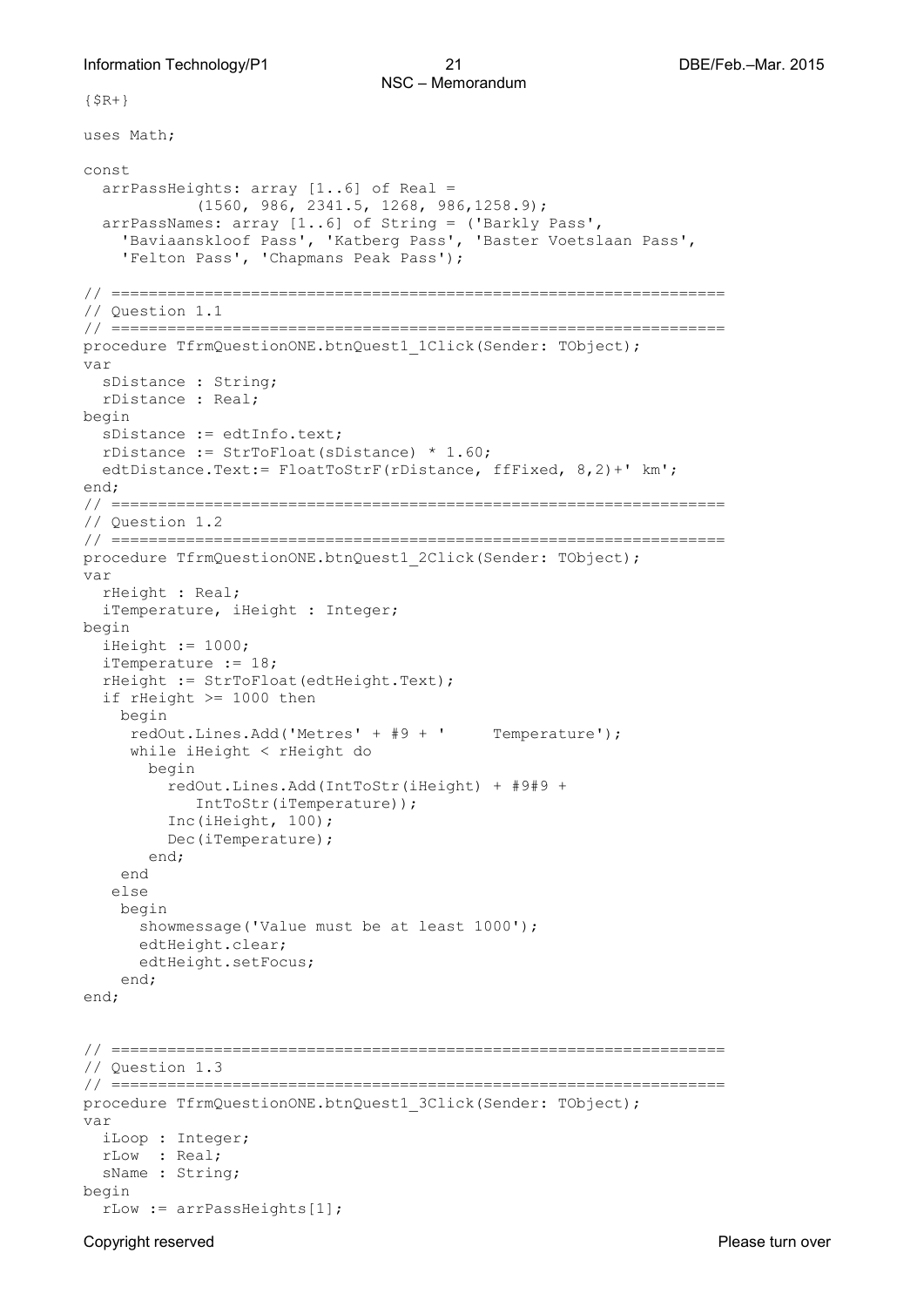#### Information Technology/P1 22 DBE/Feb.–Mar. 2015

```
NSC – Memorandum 
  sName := arrPassNames[1];
   for iLoop := 2 to length(arrPassNames) do
     if arrPassHeights[iLoop] < rLow then
      begin
       rLow := arrPassHeights[iLoop];
      sName := arrPassNames[iLoop];
      end;
   redQ1_3.Lines.Add('The lowest mountain pass is ' + sName);
   redQ1_3.Lines.Add('The height of the mountain pass is ' + 
             FloatToStr(rLow) + ' m');
end;
// ==================================================================
// Question 1.4
// ==================================================================
procedure TfrmQuestionONE.btnQuest1 4Click(Sender: TObject);
var
   iCost, iNumPersons, A: Integer;
   rTotal : Real;
   sCardNumber : String;
   bValid : Boolean;
   iCardNumber, iError : Integer;
begin
   iNumPersons := StrToInt(edtNumPersons.Text);
   case cboType.ItemIndex of
    0: iCost := 1200;
     1: iCost := 1000;
     2: iCost := 750;
     3: iCost := 300;
   end;
   if chbWiFi.Checked then
     rTotal := iCost * iNumPersons + 150
   else
     rTotal := iCost * iNumPersons;
   if rbgPayment.ItemIndex = 1 then
   begin
    sCardNumber := inputbox('Card Number', 'Enter your card number', '');
    bValid := length(sCardNumber) = 9;
    Val(sCardNumber, iCardNumber, iError);
     //Alternative validation
    // For A := 1 to length(sCardNumber) do<br>// if NOT(sCardNumber[A] in ['0'..'9']
    // if NOT(sCardNumber[A] in ['0'..'9']) then<br>// bValid := false;
             bValid := false;
    if (iError = 0) AND bValid then 
     begin
        rTotal := rTotal * 1.03; end
    else
      begin
        MessageDlg('The card number is invalid', mtError, [mbOk], 0);
         rbgPayment.ItemIndex := 0;
      end;
   end;//if
  edtPayment.Text := FloatToStrF( rTotal, ffCurrency, 7, 2);
end;
```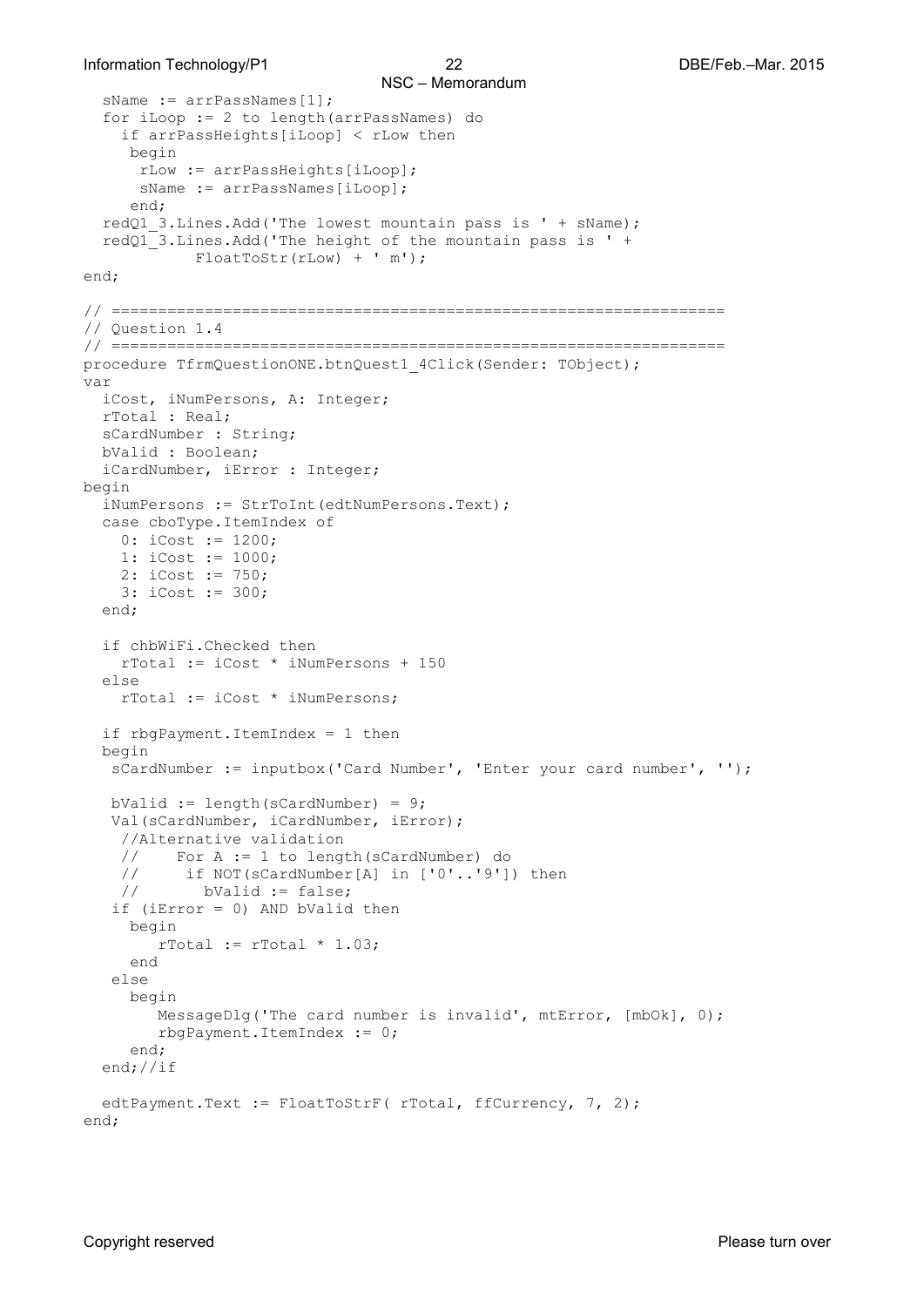```
// ==================================================================
// Question 1.5 
// ==================================================================
procedure TfrmQuestionONE.btnQuest1 5Click(Sender: TObject);
var
   iTransactionNum : Integer;
   iNumber, iLoop, iRandom : Integer;
  sPrime : Boolean;
begin
   iTransactionNum := StrToInt(edtNumber.Text);
   sPrime := true;
   for iLoop := 2 to iTransactionNum div 2 do
     if iTransactionNum mod iLoop = 0 then
       sPrime := false;
   if (sPrime) then
     ikandom := random(4) + 1 else iRandom := 0;
   lstPrizes.ItemIndex := iRandom;
end;
end.
```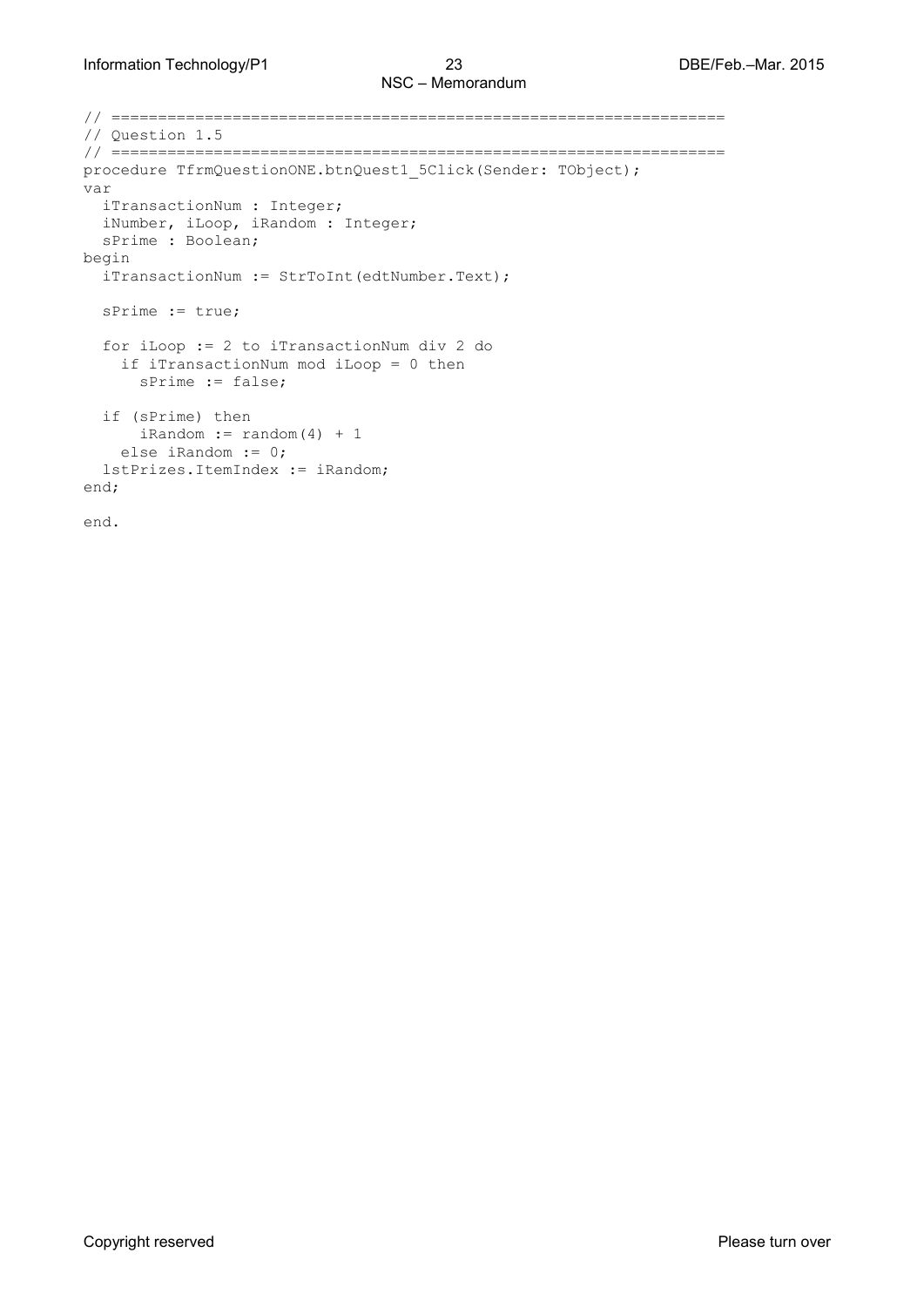### **ANNEXURE H: SOLUTION FOR QUESTION 2: DELPHI**

### **OBJECT CLASS: MOUNTAINPASS**

```
Copyright reserved Please turn over the Copyright reserved Please turn over
unit MountainPassU;
// Solution Question 2 object file
interface
type
   TMountainPass = class(TObject)
   private
fName : String;
fDistance : Integer;
     fDangerLevel : String;
    fGradient : Integer;
   public
     function GetName: String;
     function GetDistance: Integer;
     function GetDangerLevel: String;
     function GetGradient: Integer;
     constructor Create(sName: String; iDistance: Integer; sDangerLevel: 
                        String;Gradient: Integer);
     procedure SetDangerLevel(sDanger: String);
     function CaldulateFine(iTravelTime: Integer; rSpeedLimit: Real): 
                                                                   Real;
     function SuggestedDangerLevel(iAvgRain: Integer): String;
     function toString: String;
   end;
implementation
uses SysUtils;
{ TMountainPass }
//=======================================================================
// Supplied code 
//=======================================================================
function TMountainPass.GetDistance: Integer;
begin
  Result := fDistance;
end;
function TMountainPass.GetGradient: Integer;
begin
  Result := fGradient;
end;
function TMountainPass.GetName: String;
begin
  Result := fName;
end;
function TMountainPass.GetDangerLevel: String;
begin
  Result := fDangerLevel;
end;
//=======================================================================
//Question 2.1.1 
//=======================================================================
constructor TMountainPass.Create(sName: String; iDistance: Integer;
      sDangerLevel: String; iGradient: Integer);
```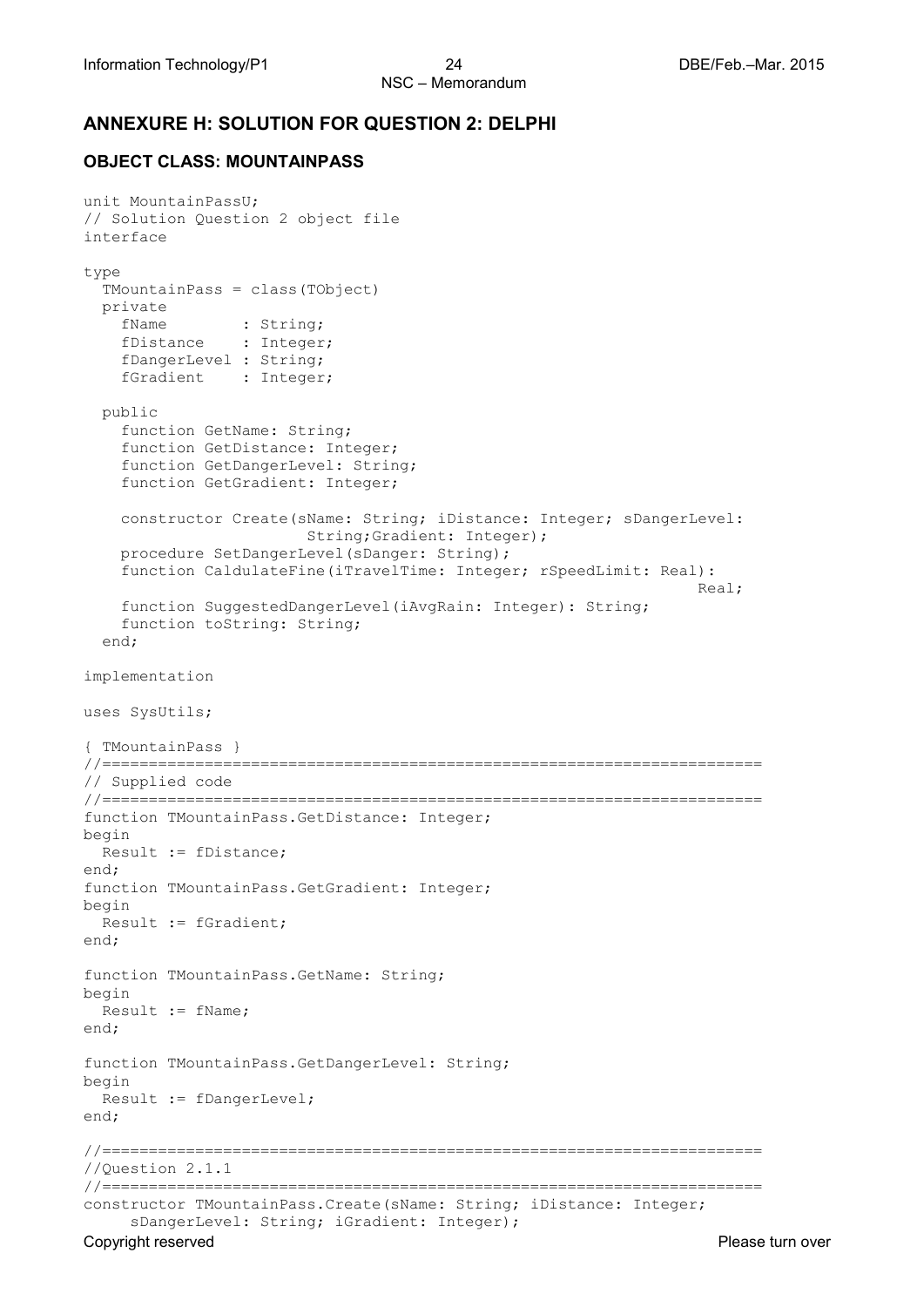```
begin<br>fName
           := sName;
   fDistance := iDistance;
  fDangerLevel := sDangerLevel;
   fGradient := iGradient;
end;
//=======================================================================
//Question 2.1.2 
//=======================================================================
procedure TMountainPass.SetDangerLevel(sDanger: String);
begin
   fDangerLevel := sDanger;
end;
//=======================================================================
//Question 2.1.3 
//=======================================================================
function TMountainPass.CalculateFine(iTravelTime: Integer;
                                             iSpeedLimit: Integer): Real;
var
   rSpeed : Real;
begin
   rSpeed := fDistance / (iTravelTime / 60);
  Result := 0; // init
  if (rSpeed >=(iSpeedLimit + 10)) then
   Result := 500 + (Round((rSpeed - iSpeedLimit - 10) / 3 + 0.5) * 100);end;
//=======================================================================
//Question 2.1.4
//=======================================================================
function TMountainPass.suggestedDangerLevel(iAvgRain: Integer): String;
begin
     Result := fDangerLevel;
    if (fGradient > 10) AND (iAvgRain >= 10) then
          if (fDangerLevel = 'Low') then
           result := 'Medium'
          else 
           if (fDangerLevel = 'Medium') then
             result := 'High'
         else 
             result := 'High';
end;
//=======================================================================
//Supplied toString method
//=======================================================================
function TMountainPass.toString: string;
begin
     Result := fName + ' with a maximum gradient of '
          + IntToStr(fGradient) + ' degrees has a danger level 
                  rating of '+ fDangerLevel +'. ' + #13
          + 'The distance of the pass is ' + IntToStr(fDistance) + ' km.'
end;
end.
```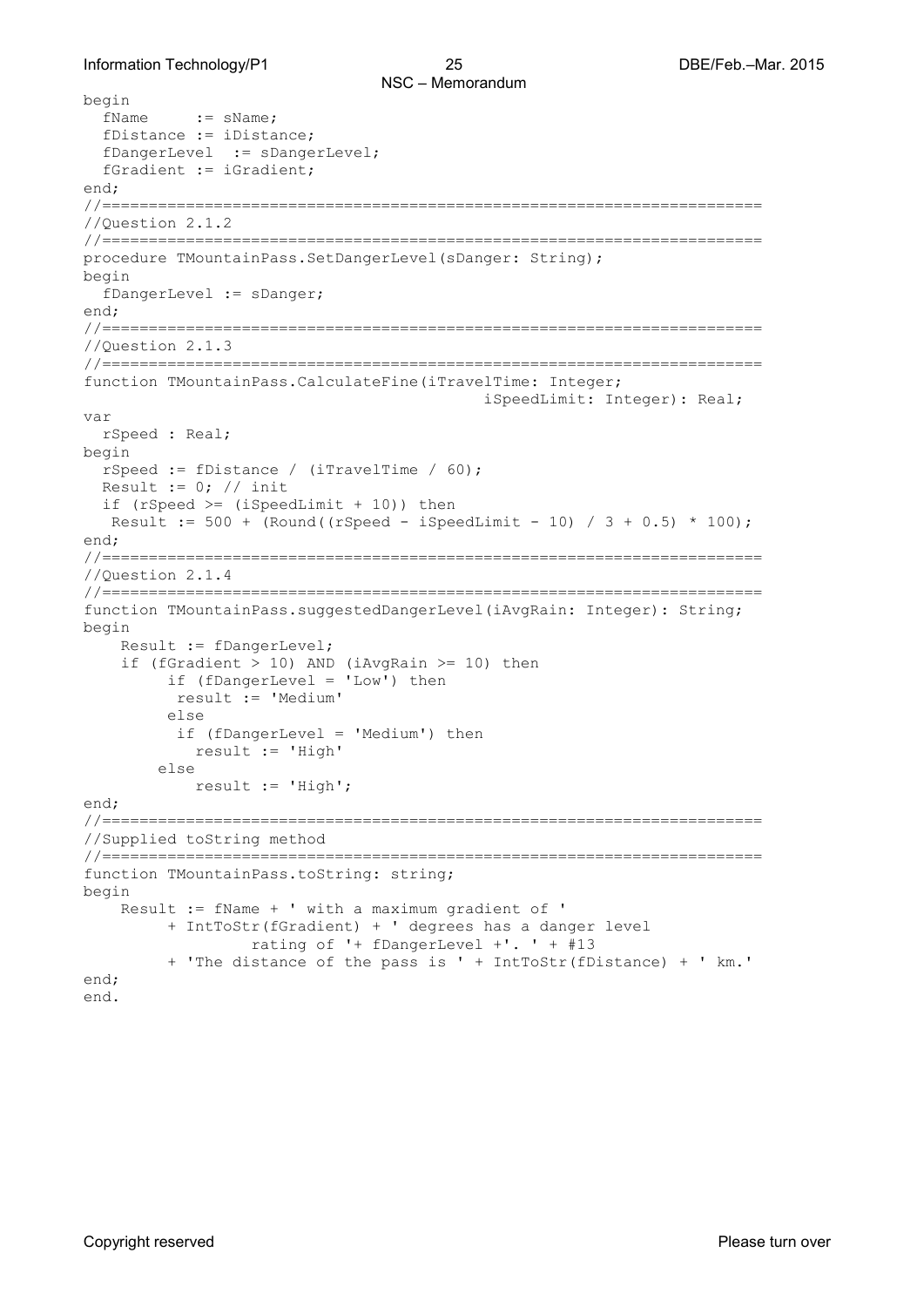### **MAIN FORM UNIT: QUESTION2\_U.PAS**

```
Copyright reserved Please turn over the Copyright reserved Please turn over
unit Question2U;
//A solution for Question 2
interface
uses
   Windows, Messages, SysUtils, Variants, Classes, Graphics, Controls, Forms,
   Dialogs, StdCtrls, Buttons, ExtCtrls, ComCtrls, JPEG, MountainPassU;
type
   TQuestionTWO = class(TForm)
     pnlCloseBtn: TPanel;
     bmbClose: TBitBtn;
     pnlDisplay: TPanel;
     lblMountainPass: TLabel;
     lblDistance: TLabel;
     lblSurface: TLabel;
     lblGradient: TLabel;
     Label5: TLabel;
     edtMountainPass: TEdit;
     edtDistance: TEdit;
     edtDangerLevel: TEdit;
     edtGradient: TEdit;
     imgMap: TImage;
     btnQuest2_2_3: TButton;
     btnQuest2_2_4: TButton;
     redQ2: TRichEdit;
     pnlInput: TPanel;
     rgpMPass: TRadioGroup;
     btnQuest221: TBitBtn;
     btnQuest2_2_2: TButton;
     pnlSpeed: TPanel;
     lblSpeedLimit: TLabel;
     lblSpeed: TLabel;
     Label1: TLabel;
     lblMinutes: TLabel;
     edtSpeedLimit: TEdit;
     edtTime: TEdit;
     Label2: TLabel;
     edtFine: TEdit;
    procedure btnQuest2 2 3Click(Sender: TObject);
    procedure btnQuest2<sup>-2-4Click(Sender: TObject);</sup>
    procedure btnQuest2_2_2Click(Sender: TObject);
     procedure btnQuest221Click(Sender: TObject);
   private
     { Private declarations }
   public
     { Public declarations }
   end;
var
   QuestionTWO: TQuestionTWO;
   MountainPass : TMountainPass;
    sFileName:string;
const
  arrRain : array[1..3,1..7] of Integer =
             ((0, 23, 13, 1, 2, 0, 14)) (33,3,11,35,3,0,21),
```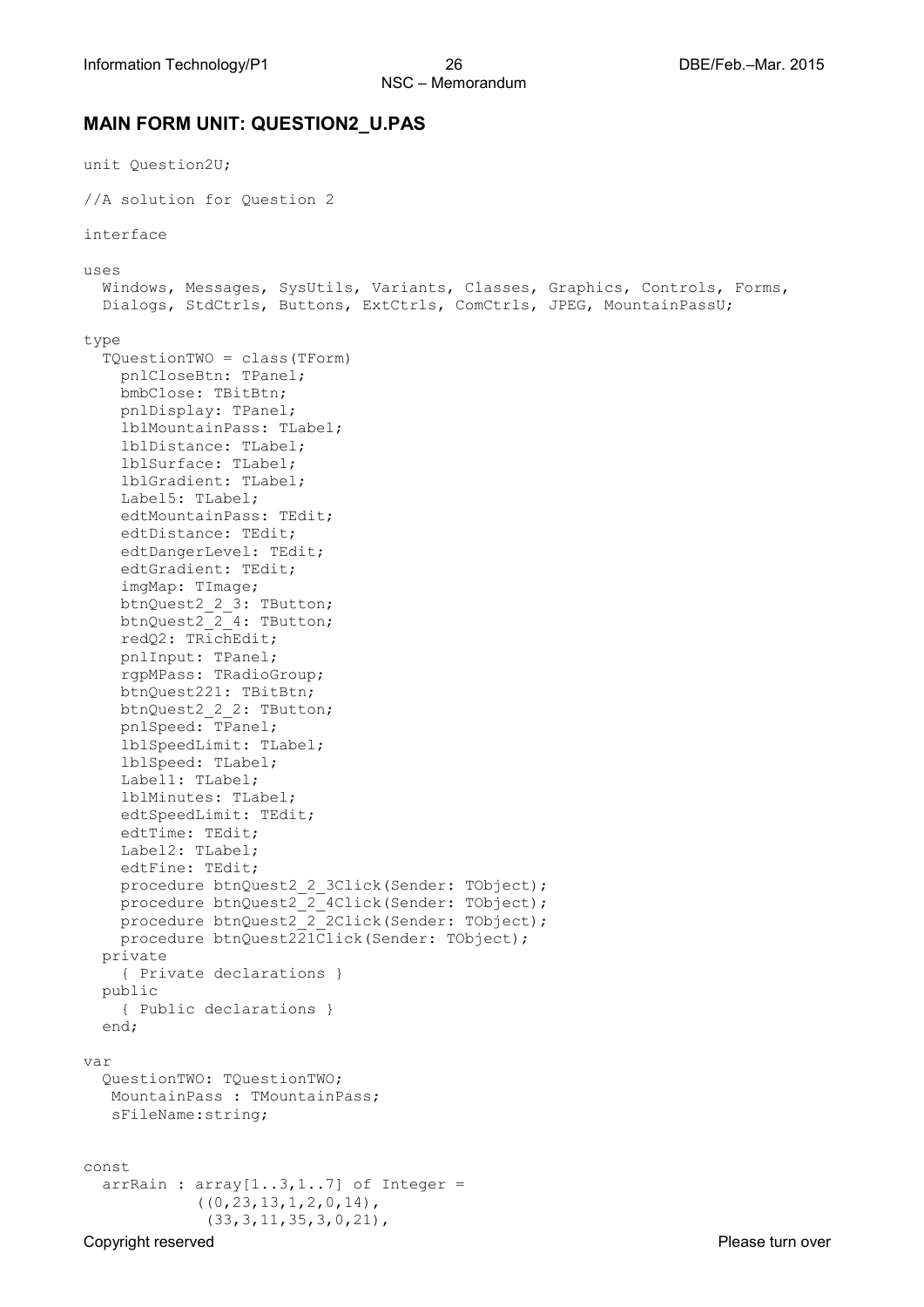$(50, 0, 0, 1, 20, 0, 2)$ ;

```
implementation
{$R *.dfm}
{S R + }//=======================================================================
//Question 2.2.1
//=====================================================================
procedure TQuestionTWO.btnQuest221Click(Sender: TObject);
var
 sDangerL, sName : String;
 iDistance, iGradient : Integer;
begin
   sName := rgpMPass.Items[rgpMPass.ItemIndex];
   iDistance := StrToInt(InputBox('Question 2',
                      'Enter the distance for the mountain pass in metres', 
'110'));
   sDangerL := InputBox('Question 2',
                       'Enter the danger level for the pass 
                         (Low/Medium/High)', 'Medium');
   iGradient := StrToInt(InputBox('Question 2',
                       'Enter the maximum gradient for the in degrees', 
                         '12'));
   MountainPass := TMountainPass.Create(sName, iDistance, sDangerL, 
            iGradient);
   MessageDlg('The object for '+ sName + ' has been instantiated.', 
            mtInformation,
                    [mbOk], 0);
   pnlDisplay.Show;
end;
//=======================================================================
//Question 2.2.2
//=======================================================================
procedure TQuestionTWO.btnQuest2 2 2Click(Sender: TObject);
begin
   edtMountainPass.Text := MountainPass.GetName;
  edtDistance.Text := IntToStr(MountainPass.GetDistance);
   edtDangerLevel.Text := MountainPass.getDangerLevel;
  edtGradient.Text := IntToStr(MountainPass.GetGradient);
   sFileName := MountainPass.GetName + '.jpg';
   if FileExists(sFileName) then
      imgMap.Picture.LoadFromFile(sFileName)
   else
      imgMap.Picture.LoadFromFile('NoMap.jpg');
   pnlSpeed.Show;
end;
//=======================================================================
//Question 2.2.3
//=======================================================================
procedure TQuestionTWO.btnQuest2 2 3Click(Sender: TObject);
var
   iSpeedLimit, iTravelTime : Integer;
```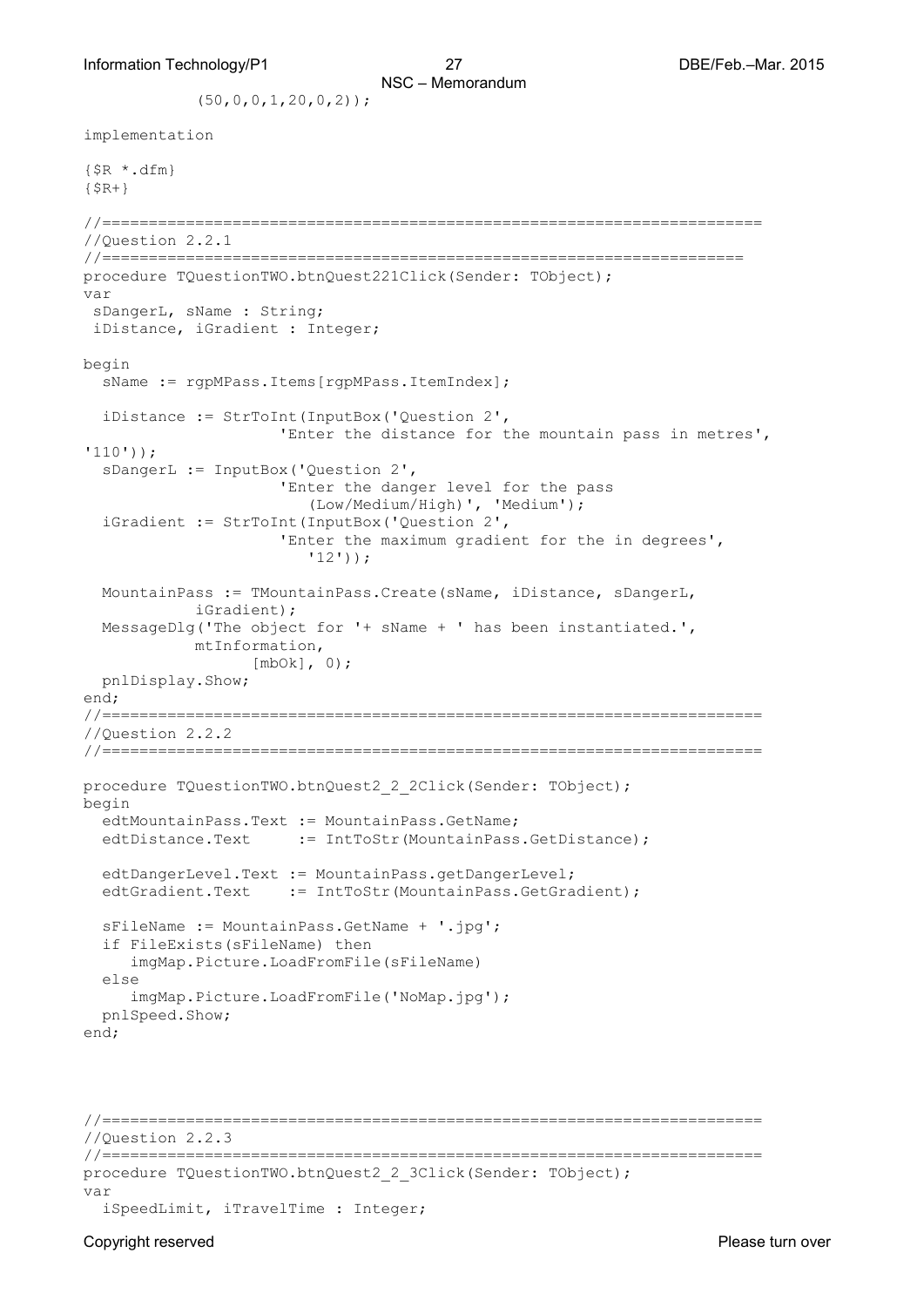#### Information Technology/P1 28 DBE/Feb.–Mar. 2015

```
 rFine : Real;
begin
   pnlSpeed.Show;
   iSpeedLimit := StrToInt(edtSpeedLimit.Text);
   iTravelTime := StrToInt(edtTime.Text);
   rFine := MountainPass.DetermineFine(iTravelTime, iSpeedLimit);
  edtFine.Text := FloatToStrF(rFine, ffCurrency, 8,2);
end;
//=======================================================================
//Question 2.2.4
//=======================================================================
procedure TQuestionTWO.btnQuest2_2_4Click(Sender: TObject);
var
    indx,iTotal,iPass, iNumMonths : Integer;
    iAvgRainfall : Integer;
    sDangerLevel : String;
begin
    redQ2.Clear;
    redQ2.Lines.Add(MountainPass.toString);
    redQ2.Lines.Add(' ');
    iPass:= rgpMPass.ItemIndex + 1;
   iTotal := 0;for indx := 1 to 7 do
        inc(iTotal, arrRain[iPass,indx]);
   iAvgRainfall := Trunc(iTotal / 7); sDangerLevel := MountainPass.SuggestedDangerLevel(iAvgRainfall);
    if sDangerLevel <> MountainPass.getDangerLevel then
       begin
         if MessageDlg('Must danger level be changed to ' + 
            sDangerLevel, mtWarning, [mbYES, mbNO], 0) = mrYES then
            begin
              MountainPass.SetDangerLevel(sDangerLevel);
              edtDangerLevel.Text := sDangerLevel;
              redQ2.Lines.Add('Pass danger level rating changed to '
                          + UpperCase(MountainPass.GetDangerLevel));
            end
           else redQ2.Lines.Add('Suggestion rejected. Pass danger level 
            rating kept at '+ UpperCase(MountainPass.GetDangerLevel));
        end
       else redQ2.Lines.Add('No suggested change. Danger level remains '
                           + UpperCase(MountainPass.GetDangerLevel));
end;
end.
```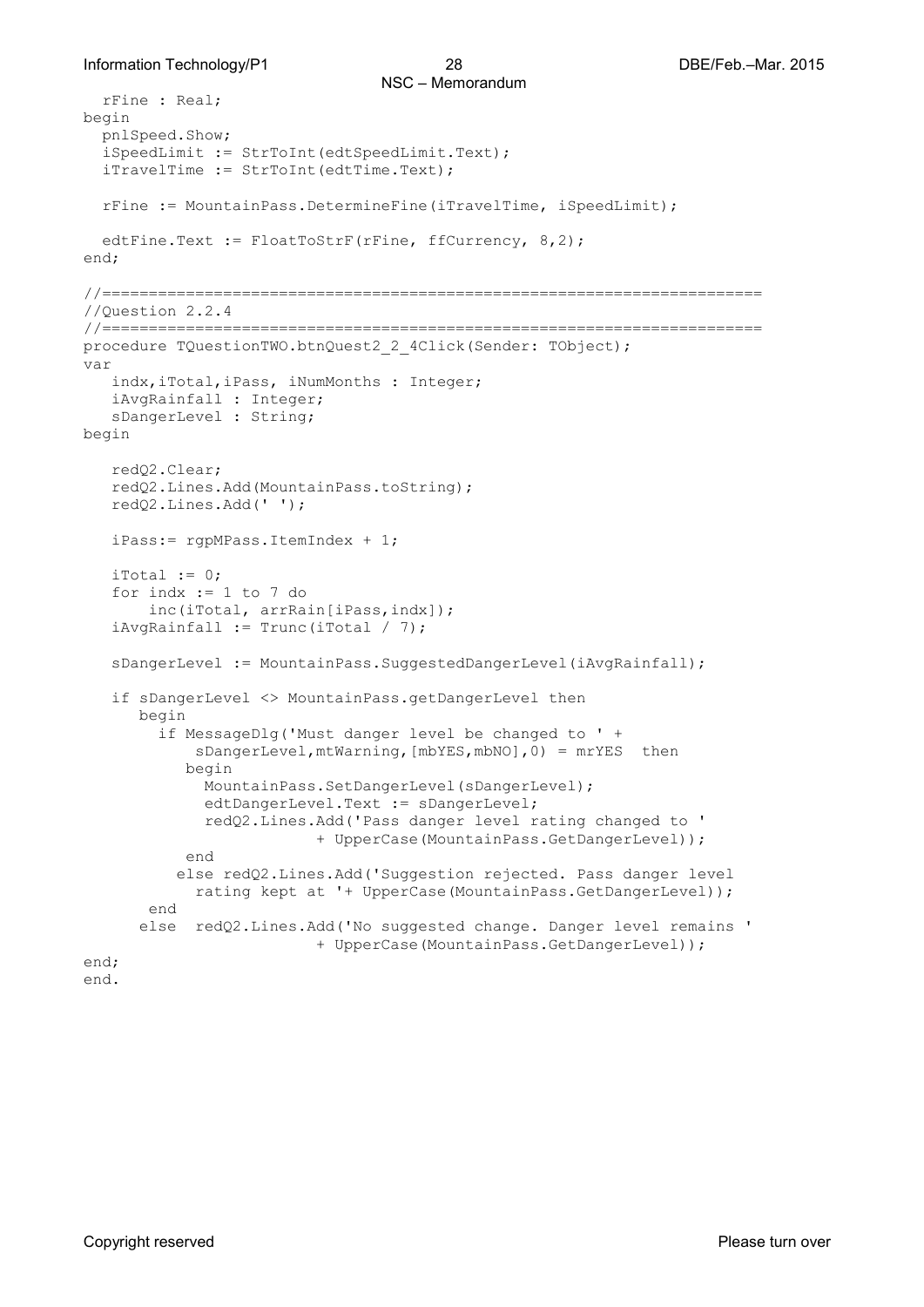### **ANNEXURE I: SOLUTION FOR QUESTION 3: DELPHI**

```
unit Question3UMemo;
//A solution for Question 3
interface
uses
   Windows, Messages, SysUtils, Variants, Classes, Graphics, Controls, 
      Forms, Dialogs, StdCtrls, ComCtrls, ExtCtrls, Buttons;
type
   TfrmQuestionThree = class(TForm)
     pnlHeading: TPanel;
     cboStartTown: TComboBox;
     cboDestinationTown: TComboBox;
     grpTowns: TGroupBox;
     lblStart: TLabel;
     lbldestination: TLabel;
    bmbClose: TBitBtn;
     redQ3: TRichEdit;
    btnDirectRoute: TButton;
    btnAllRoutes: TButton;
     procedure btnDirectRouteClick(Sender: TObject);
     procedure btnAllRoutesClick(Sender: TObject);
     function extractDistance(line: string): integer;
   private
     { Private declarations }
   public
     { Public declarations }
   end;
var
   frmQuestionThree: TfrmQuestionThree;
implementation
{$R *.dfm}
{$R+}
//======================================================================
//Question 3.1
//======================================================================
procedure TfrmQuestionThree.btnDirectRouteClick(Sender: TObject);
var<br>Trile
                     : TextFile;
  sLine, sStartTown, sDestTown, sDistance, sPass : String;
   bFound : Boolean;
  p1, p2 : integer;
begin
   //Display direct route information between towns
   sStartTown := cboStartTown.Text;
   sDestTown := cboDestinationTown.Text;
  redQ3.Lines.Clear;
  AssignFile(TFile, 'Q3Data.txt');
  Reset(TFile);
  bFound := False;
   While NOT EOF(TFile) AND NOT bFound do
   begin
```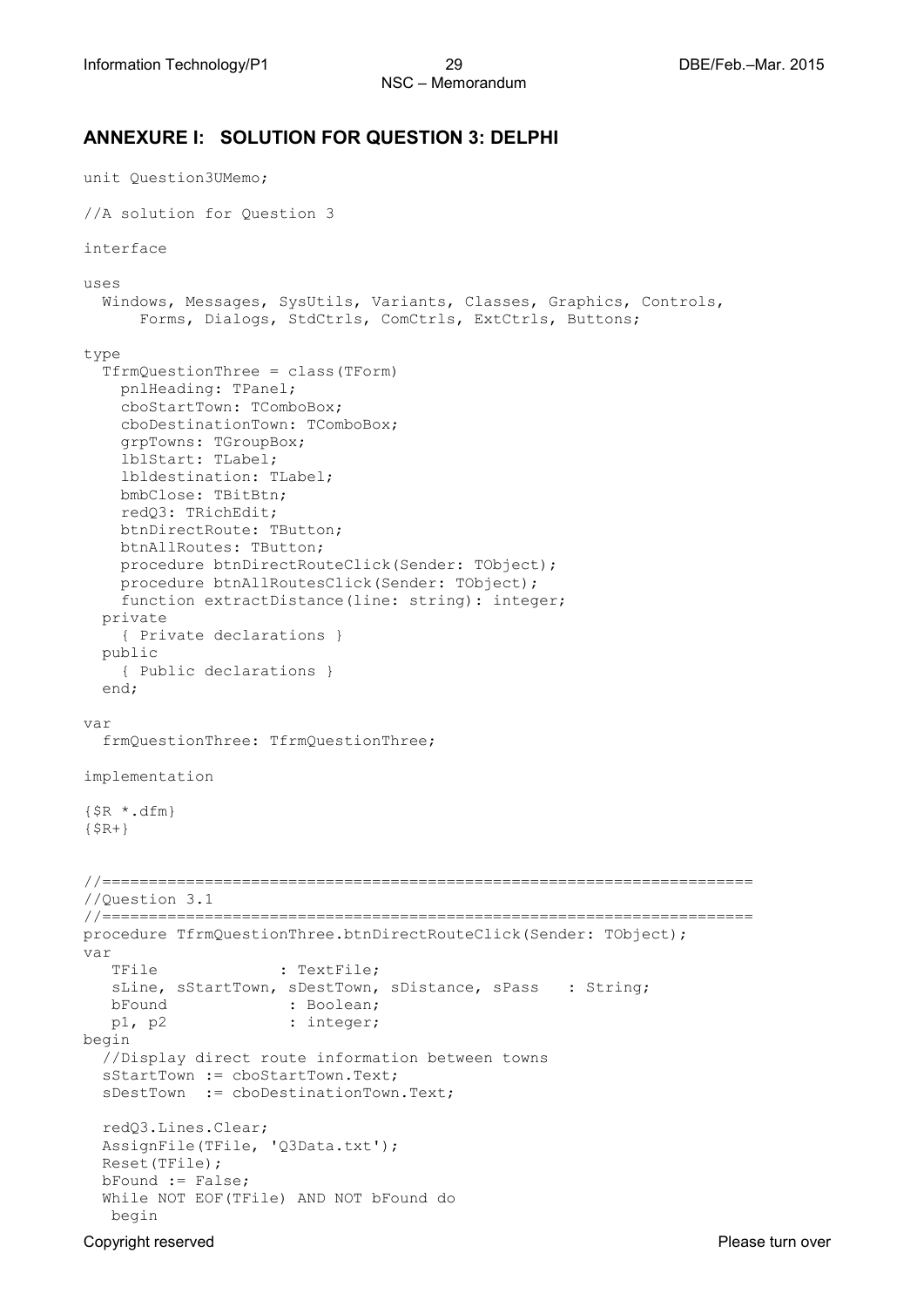```
NSC – Memorandum 
       Readln(TFile, sLine);
       p1 := pos(sStartTown, sLine);
       p2 := pos(sDestTown, sLine);
      if (p1 >0) AND (p2 > 0) AND (p1 <> p2) then
        begin
          bFound := True;
         sDistance := IntToStr(extractDistance(sLine));
          if pos('*Yes', sLine) > 0 then
             sPass := 'The route includes a mountain pass.'
          else
             sPass := 'The route does not include a mountain pass.';
      redQ3.Lines.Add('The distance from ' + sStartTown + ' to ' +
              sDestTown + ' is ' + sDistance + ' km. ' + #13+sPass);
        end; //if
    end; //while
    if NOT bFound then
     begin
       redQ3.Lines.Clear;
       redQ3.Lines.Add('No possible route provided between ' + sStartTown +
                          ' and ' + sDestTown + '.');
     end;
   CloseFile(TFile);
end;
//=====================================================================
//Question 3.2
//=====================================================================
procedure TfrmQuestionThree.btnAllRoutesClick(Sender: TObject);
var
    arrDestinations : Array[1..50] of String;
   arrDistance : Array[1..50] of Integer;
    iCount, A, B, iTemp, iPos : Integer;
                  : TextFile;
    sStartTown, sDestinationTown, sDistance,
  sLine, sTemp : String;
begin
  sStartTown := cboStartTown.Items[cboStartTown.ItemIndex];
  redQ3.Lines.Clear;
   redQ3.Paragraph.TabCount := 1;
  redQ3.Paragraph.Tab[0] := 150;
   redQ3.Lines.Add('Towns that can be directly reached from ' + sStartTown);
//Determine ALL destinations
   AssignFile(TFile, 'Q3Data.txt');
   Reset(TFile);
  iCount := 0; While NOT EOF(TFile) AND (iCount < 50) do
   begin
       Readln(TFile, sLine);
       iPos:= pos(sStartTown, sLine);
       if iPos > 0 then
        begin
          inc(iCount, 1);
          Delete(sLine, iPos, length(sStartTown));
         Delete(sLine, pos(';',sline),1);
          arrDestinations[iCount] := Copy(sLine, 1, pos('#', sLine)-1);
         arrDistance[iCount] := extractDistance(sLine);
        end; //if
    end; //while
   CloseFile(TFile);
```